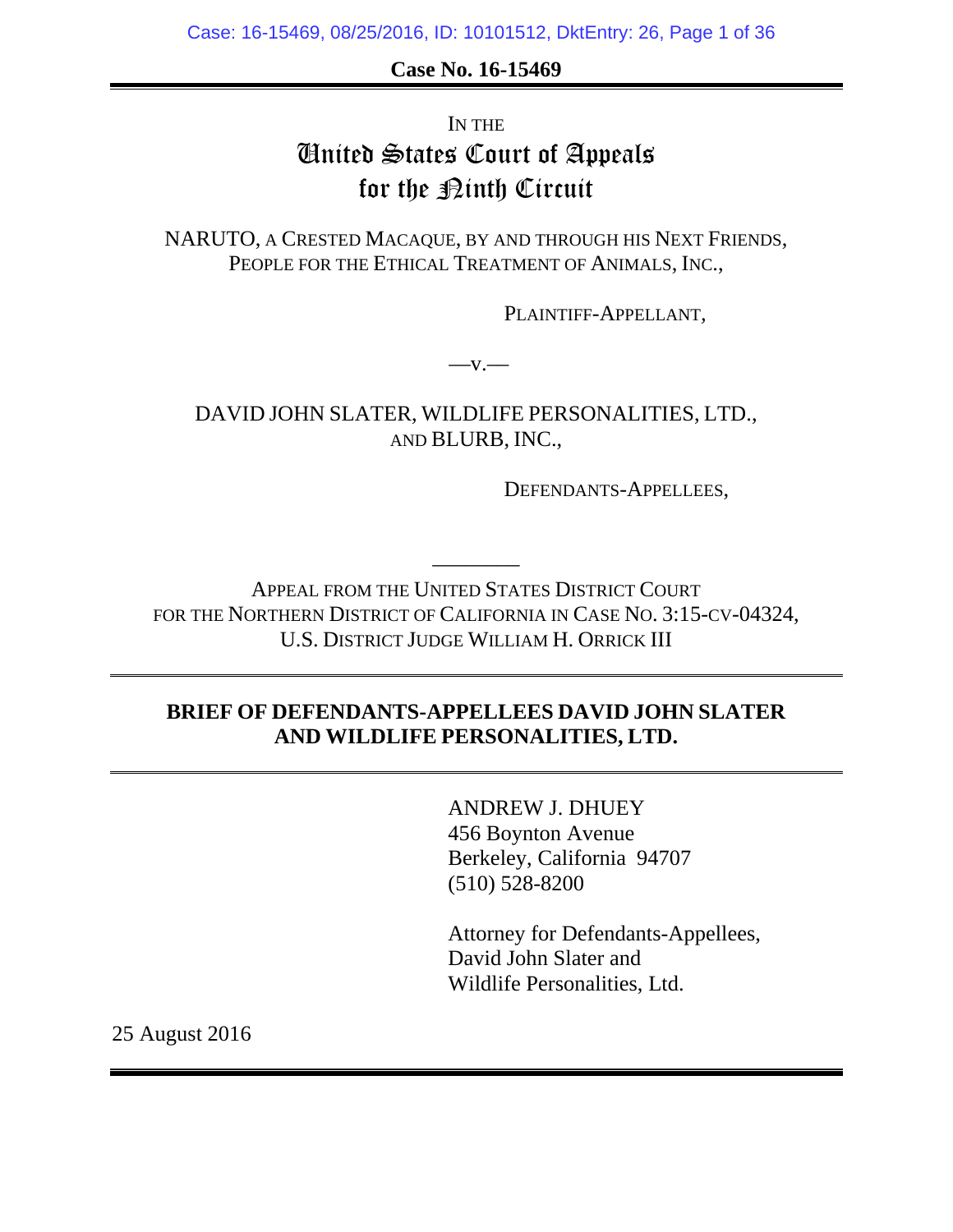## **CORPORATE DISCLOSURE STATEMENT**

 Pursuant to Rule 26.2 of the Federal Rules of Appellate Procedure, Defendant-Appellee Wildlife Personalities, Ltd., certifies that it is a private corporation that has no affiliation with any other corporation. It has no parent corporation, and no publicly-held corporation owns 10% or more of its stock.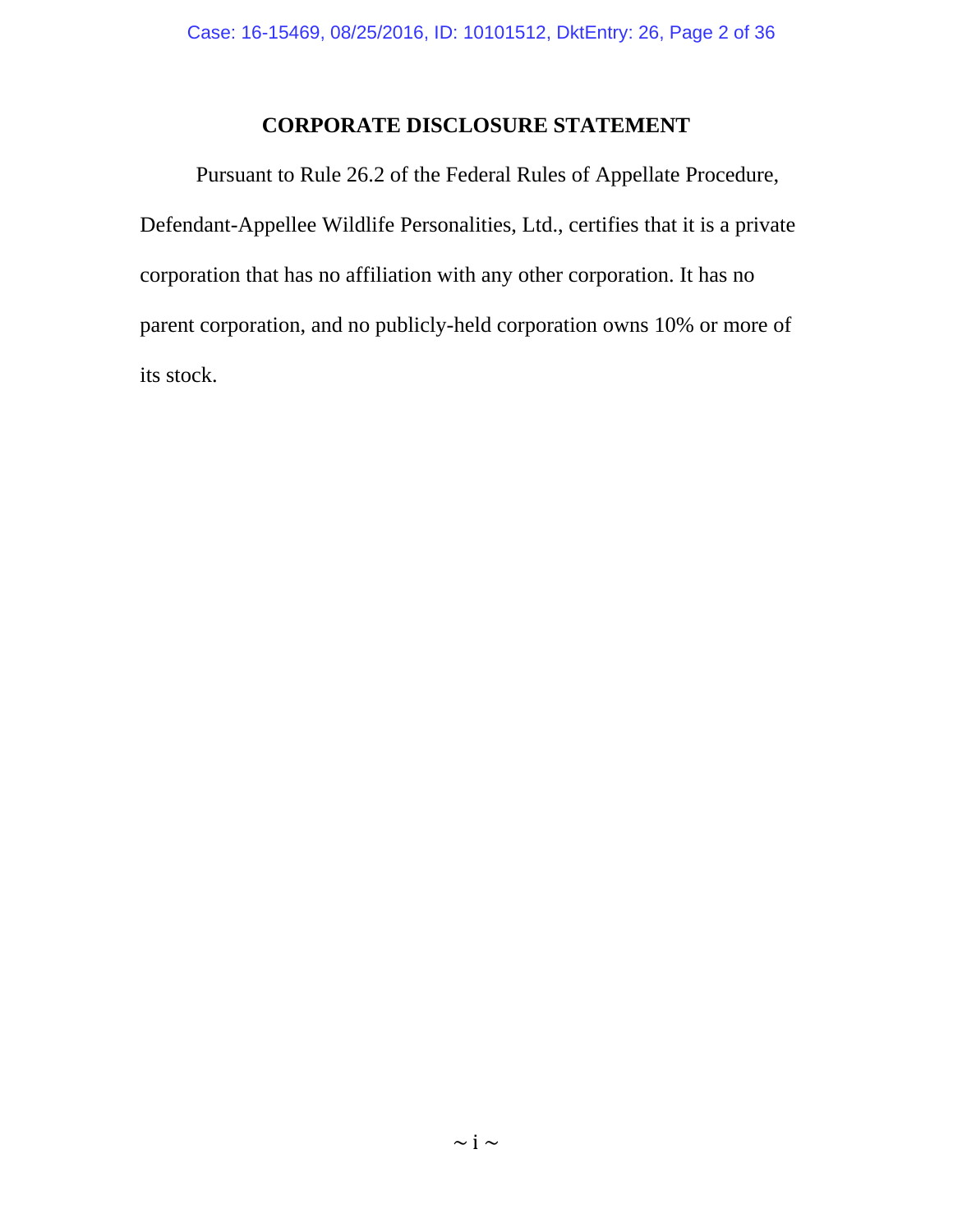# **TABLE OF CONTENTS**

## **Page**

| <b>ARGUMENT:</b> |                |                                                                                                   |
|------------------|----------------|---------------------------------------------------------------------------------------------------|
| $\mathbf{I}$ .   |                | The Court Should Affirm the District Court's Judgment of                                          |
|                  | A <sub>1</sub> | Non-human Animals Lack Standing to Sue for                                                        |
|                  | <b>B.</b>      | PETA Is Ineligible to Serve as Naruto's "Next"                                                    |
| II.              |                | The Court Should Order PETA to Pay Slater's Attorney                                              |
|                  | A.             | The Court Should Address Slater's Request for Fees                                                |
|                  | <b>B.</b>      | Slater Is a "Prevailing Party" under Section 505 12                                               |
|                  | $\mathbf{C}$ . | All of the Applicable Factors Favor Awarding Slater<br>Recovery of His Attorney Fees on Appeal 14 |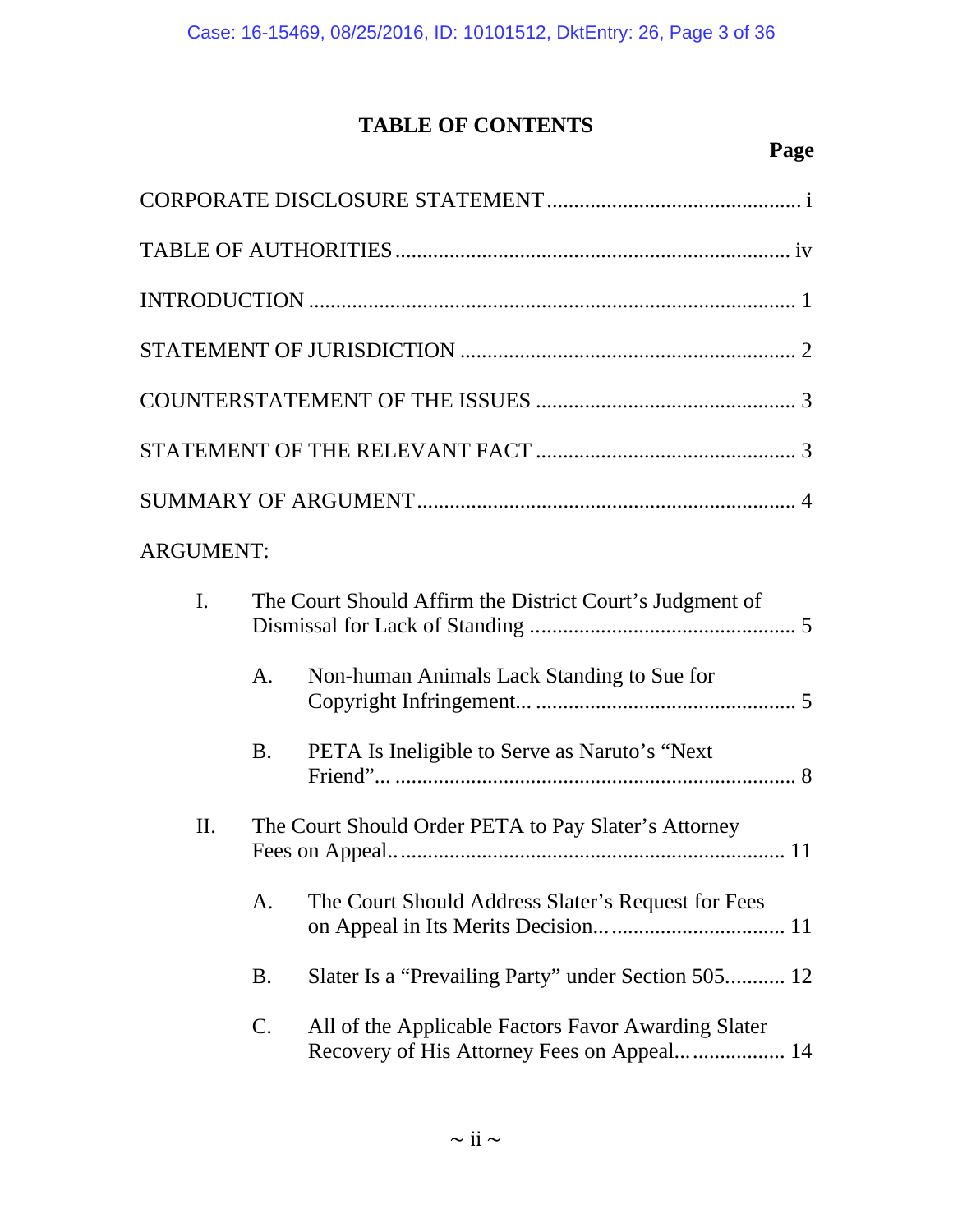|    | 1. | Dismissal for Lack of Standing Gives Slater the<br>Greatest Degree of Success Possible  14          |
|----|----|-----------------------------------------------------------------------------------------------------|
|    | 2. | PETA's Legal Positions Are Objectively<br>Unreasonable and Its Appeal Is Frivolous 15               |
|    | 3. | PETA's Motives in Filing, Prosecuting and<br>Appealing This Action Were Improper.  17               |
|    | 4. | The Need for Deterrence and Compensation Favors<br>Awarding Slater His Attorney Fees on Appeal.  20 |
|    | 5. |                                                                                                     |
| D. |    | Attorney Fees under Section 505 May Be Awarded                                                      |
|    |    |                                                                                                     |
|    |    |                                                                                                     |
|    |    | CERTIFICATE OF COMPLIANCE WITH WORD LIMIT 27                                                        |
|    |    |                                                                                                     |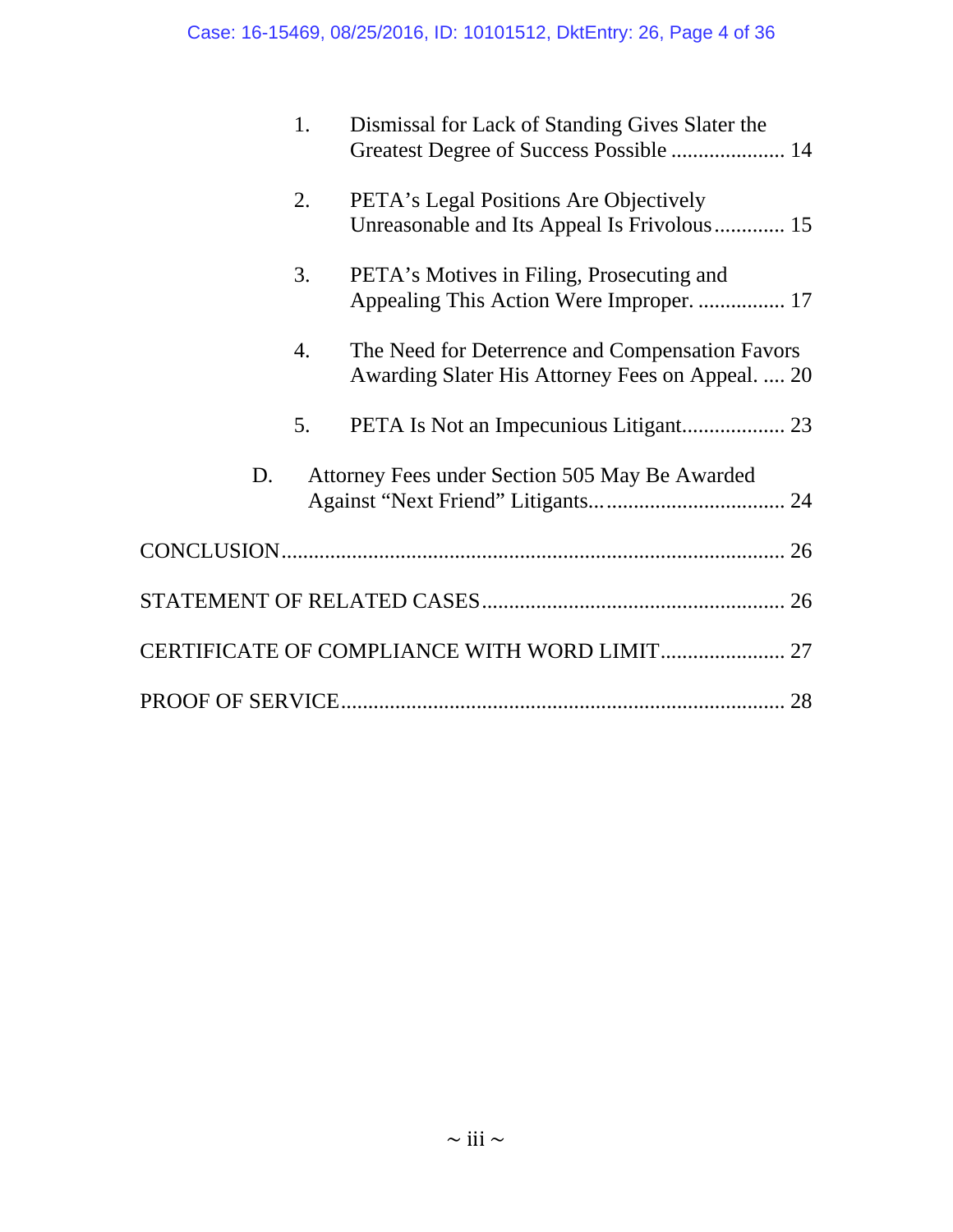## **TABLE OF AUTHORITIES**

**CASES**

# *Page* **Page**

| Berry v. Hawaiian Express Serv.,                                             |
|------------------------------------------------------------------------------|
| Bridgeport Music, Inc. v. WB Music Corp.,                                    |
| Brittain v. Superior Court of Napa County,                                   |
| Cetacean Community v. Bush,                                                  |
| Citizens to End Animal Suffering & Exploitation, Inc. v.                     |
| Coalition of Clergy v. Bush, 310 F.3d 1153 (9th Cir. 2002)  9, 11, 17        |
| Cypress-Fairbanks Indep. Sch. Dist. v. Michael F.,                           |
| <i>Ets-Hokin v. Skyy Spirits, Inc., 323 F.3d 763 (9th Cir. 2003) </i> 14, 23 |
|                                                                              |
|                                                                              |
|                                                                              |
| Kirtsaeng v. John Wiley & Sons, Inc., 136 S. Ct. 1979 (2016)  12, 14         |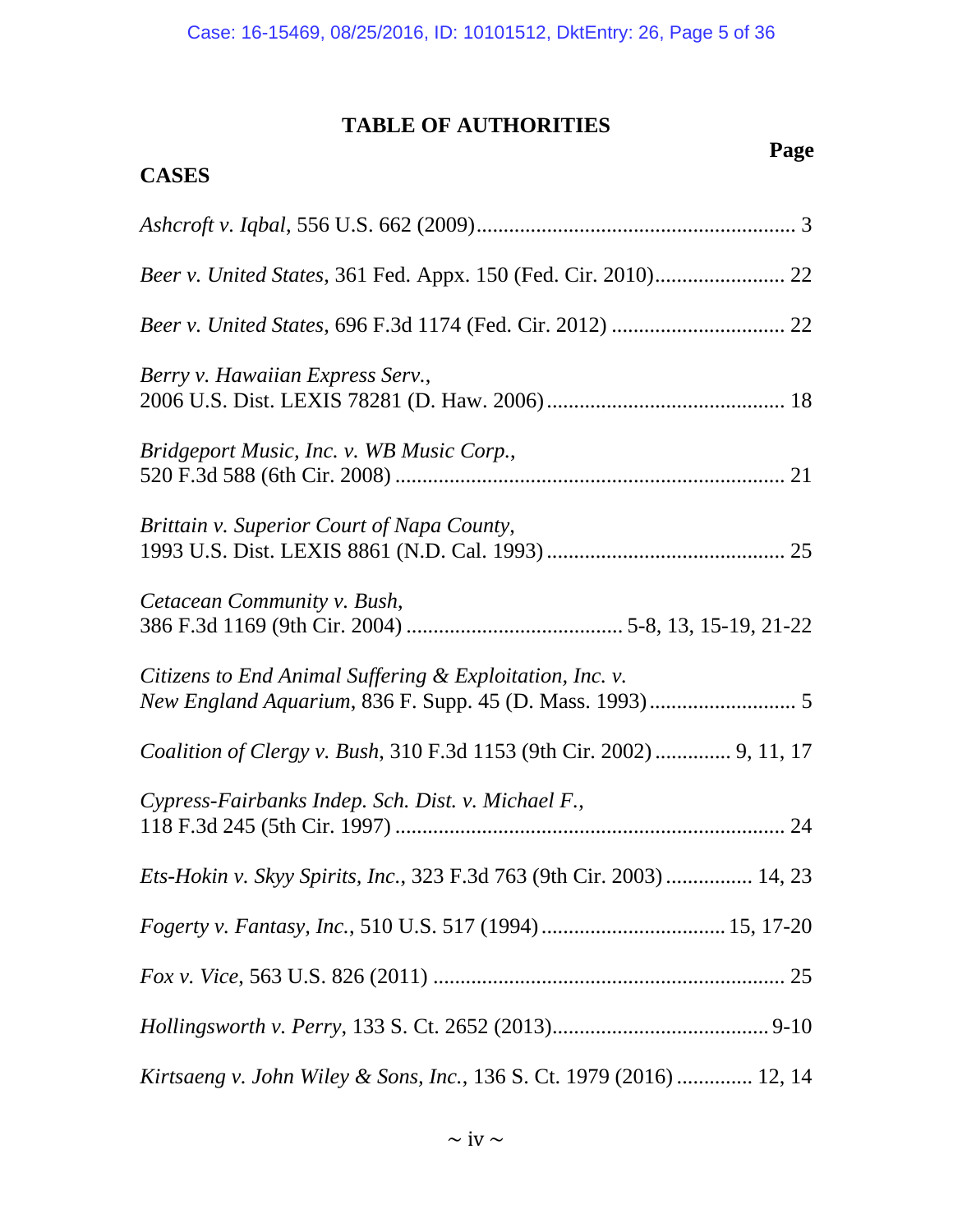| L.A. News Serv. v. Reuters TV Int'l, Ltd., 149 F.3d 987 (9th Cir. 1998) 12                         |
|----------------------------------------------------------------------------------------------------|
| Lanard Toys, Ltd. v. Novelty, Inc., 375 Fed. Appx. 705 (9th Cir. 2010)  12                         |
| Maljack Prods. v. Goodtimes Home Video Corp.,                                                      |
|                                                                                                    |
| Mattel, Inc. v. Walking Mt. Prods.,                                                                |
| Minden Pictures, Inc. v. John Wiley & Sons, Inc.,<br>2014 U.S. Dist. LEXIS 60901 (N.D. Cal. 2014), |
| Moody v. Smith (In re Moody), 105 B.R. 368 (Bankr. S.D. Tex. 1989)  25                             |
| O'Toole v. Northrop Grumman Corp., 499 F.3d 1218 (10th Cir. 2007)  24                              |
| Petri v. Kestrel Oil & Gas Props., L.P.,                                                           |
|                                                                                                    |
| Smith v. CMTA-IAM Pension Trust, 746 F.2d 587 (9th Cir. 1984) 12                                   |
|                                                                                                    |
| Tilikum v. Sea World Parks & Entm't, Inc.,                                                         |
|                                                                                                    |
| PROVISIONS OF THE U.S. CONSTITUTION                                                                |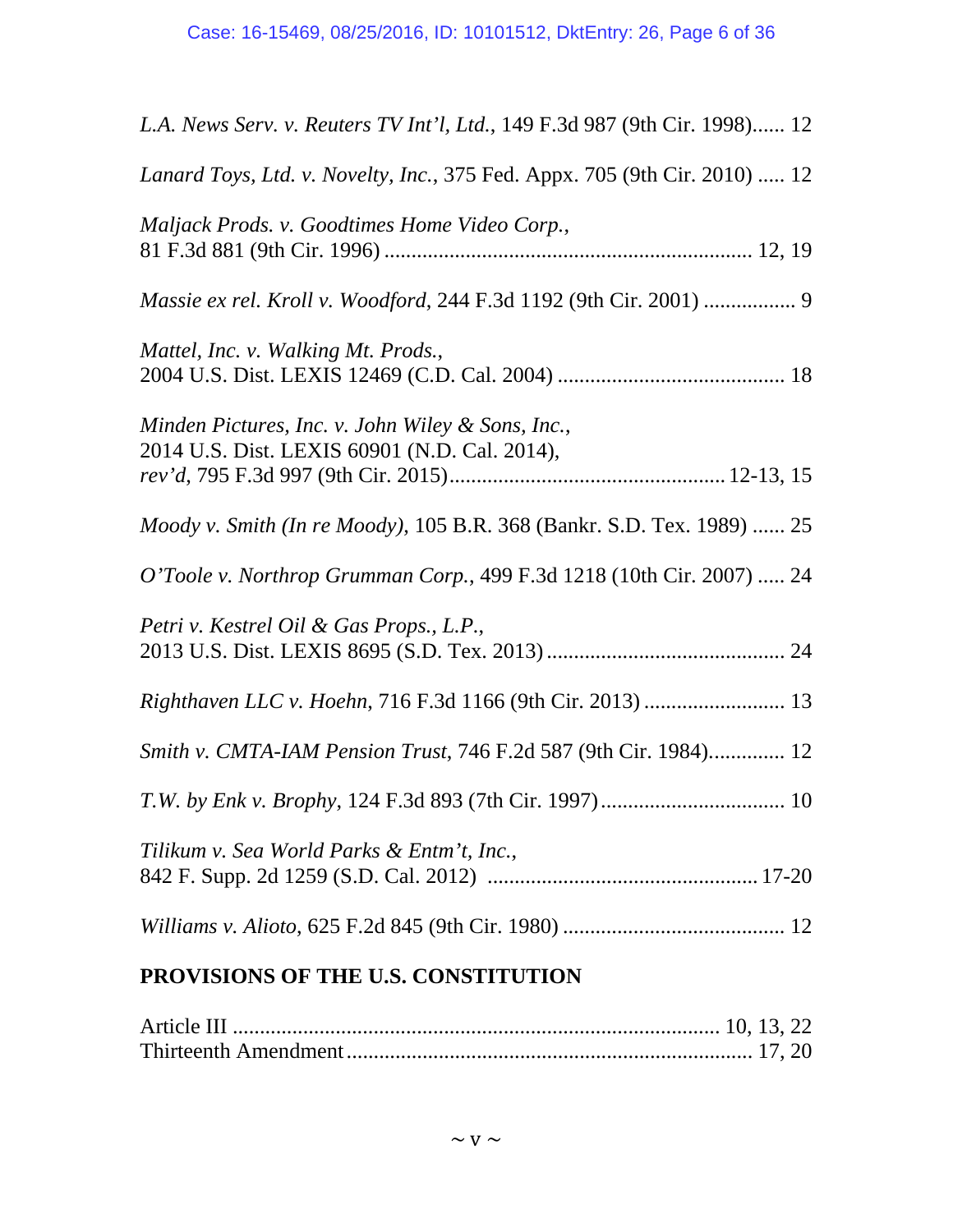## **STATUTES**

## **ACTS OF CONGRESS**

## **RULES**

# **OTHER AUTHORITIES**

| Andrew Dhuey, The Great Haste and Less Milling of Beer v. United States,    |
|-----------------------------------------------------------------------------|
| Patently-O (Aug. 12, 2010), http://patentlyo.com/patent/2010/08/guest-post- |
| the-great-haste-and-less-milling-of-beer-v-united-states.html               |
|                                                                             |
|                                                                             |
| Irell & Manella LLP, Irell Named to IP Hot List by National Law             |
| Journal, June 2016, http://www.irell.com/news-item-470.html (last           |
|                                                                             |
|                                                                             |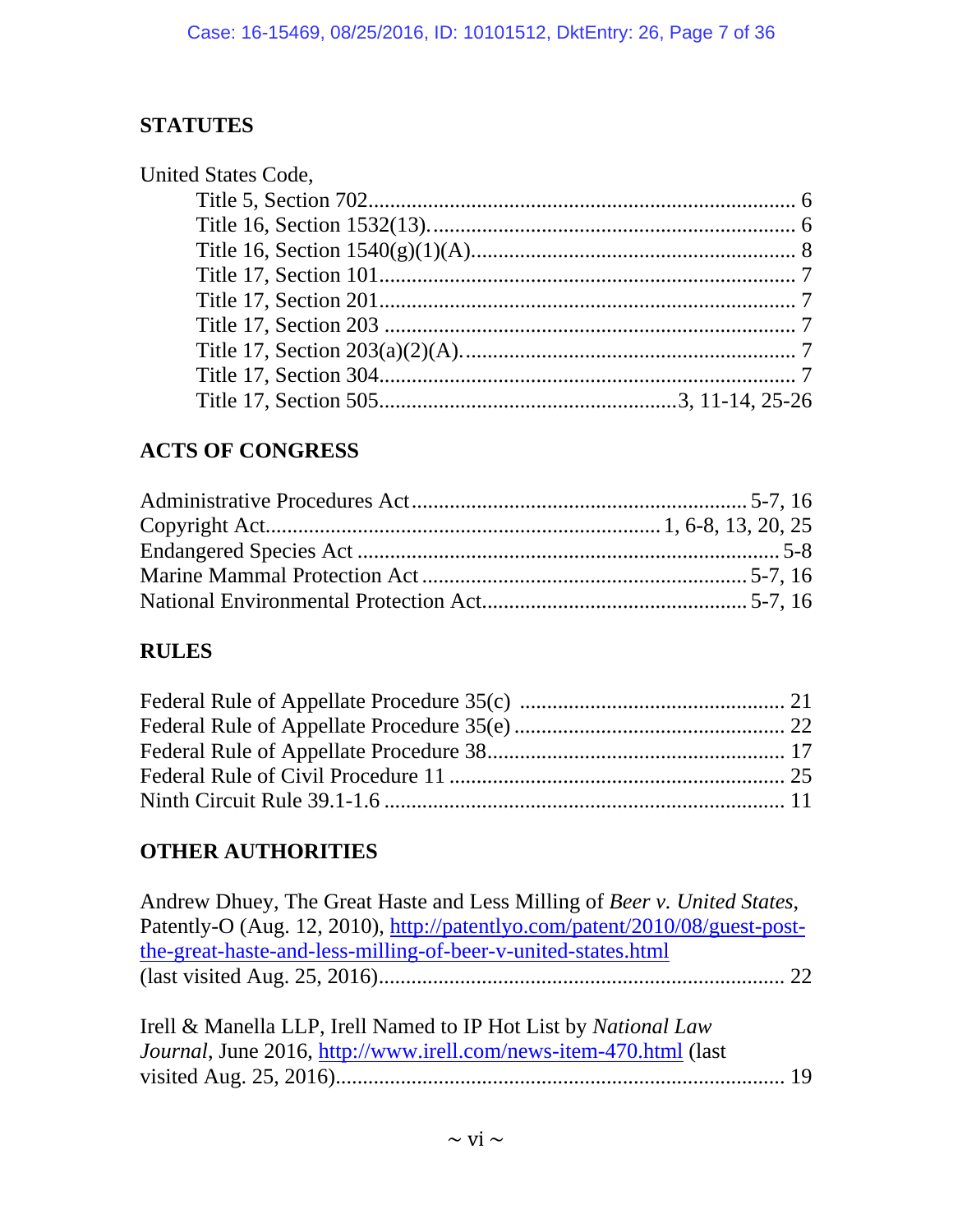| PETA, Financial Reports, 2015 Financial Statement,                        |  |
|---------------------------------------------------------------------------|--|
| http://www.peta.org/about-peta/learn-about-peta/financial-report/ (last   |  |
|                                                                           |  |
| PETA, UPDATE: 'Monkey Selfie' Case Brings Animal Rights Into Focus,       |  |
| http://www.peta.org/blog/monkey-selfie-case-animal-rights-focus/, Jan. 6, |  |
|                                                                           |  |
|                                                                           |  |

| U.S. Chamber of Commerce Institute for Legal Reform, Lawsuit on       |
|-----------------------------------------------------------------------|
| Behalf of Monkey Tops Poll of Year's Most Ridiculous Lawsuits,        |
| http://www.instituteforlegalreform.com/resource/lawsuit-on-behalf-of- |
| monkey-tops-poll-of-years-most-ridiculous-lawsuits (last visited Aug. |
|                                                                       |
|                                                                       |

Wall Street Journal Law Blog, Leading Questions: A Chat with PETA Lawyer Jeff Kerr, June 6, 2016, http://blogs.wsj.com/law/2016/06/06/leading-questions-a-chat-with-petalawyer-jeff-kerr/ (last visited Aug. 25, 2016) ............................................... 20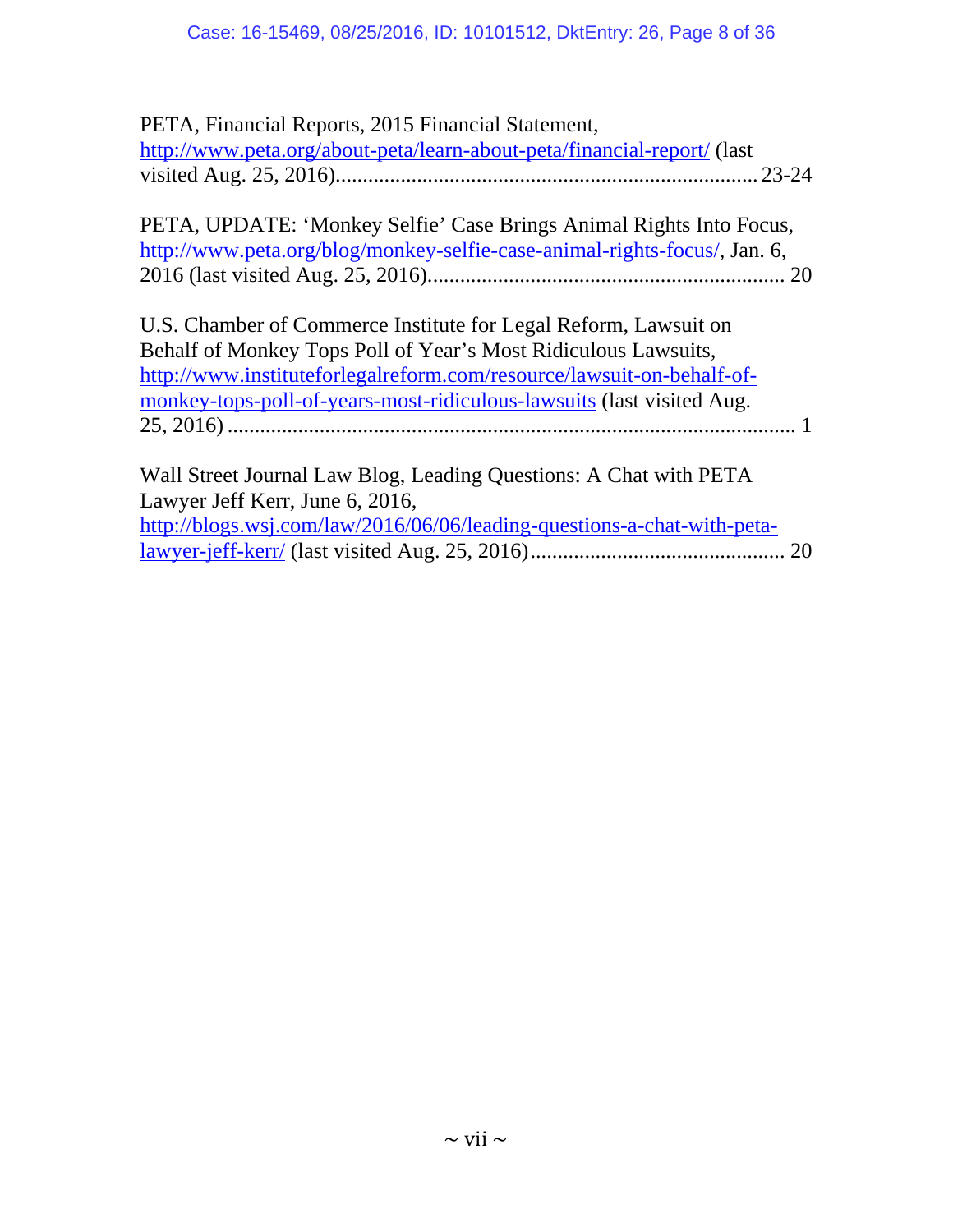### **INTRODUCTION**

 This case – winner of the U.S. Chamber of Commerce Most Ridiculous Lawsuit of 2015 award<sup>1</sup> – is poised to retain its title in 2016. Last year, an animal rights organization, People for the Ethical Treatment of Animals, Inc. ("PETA"), and a primatologist, Antje Engelhardt, Ph.D., walked into federal court, claimed to be a monkey's "next friends" and sued for infringement of the monkey's claimed copyright. To no one's surprise, the district court dismissed the case for lack of statutory standing.

On appeal, the crazy got crazier. Dr. Engelhardt withdrew from the case. That leaves PETA, which does not allege any relationship with the monkey, as the monkey's sole next friend.

 Under controlling Ninth Circuit precedent, monkey see, monkey sue is not good law under *any* Act of Congress unless the legislative text plainly grants non-human animals standing to sue. It is undisputed that Congress never plainly said that non-human animals could have standing under the Copyright Act. And even if Congress had taken that extraordinary step of granting statutory standing to animals, separate Ninth Circuit precedent

<sup>&</sup>lt;sup>1</sup> U.S. Chamber of Commerce Institute for Legal Reform, Lawsuit on Behalf of Monkey Tops Poll of Year's Most Ridiculous Lawsuits, http://www.instituteforlegalreform.com/resource/lawsuit-on-behalf-ofmonkey-tops-poll-of-years-most-ridiculous-lawsuits (last visited Aug. 25, 2016).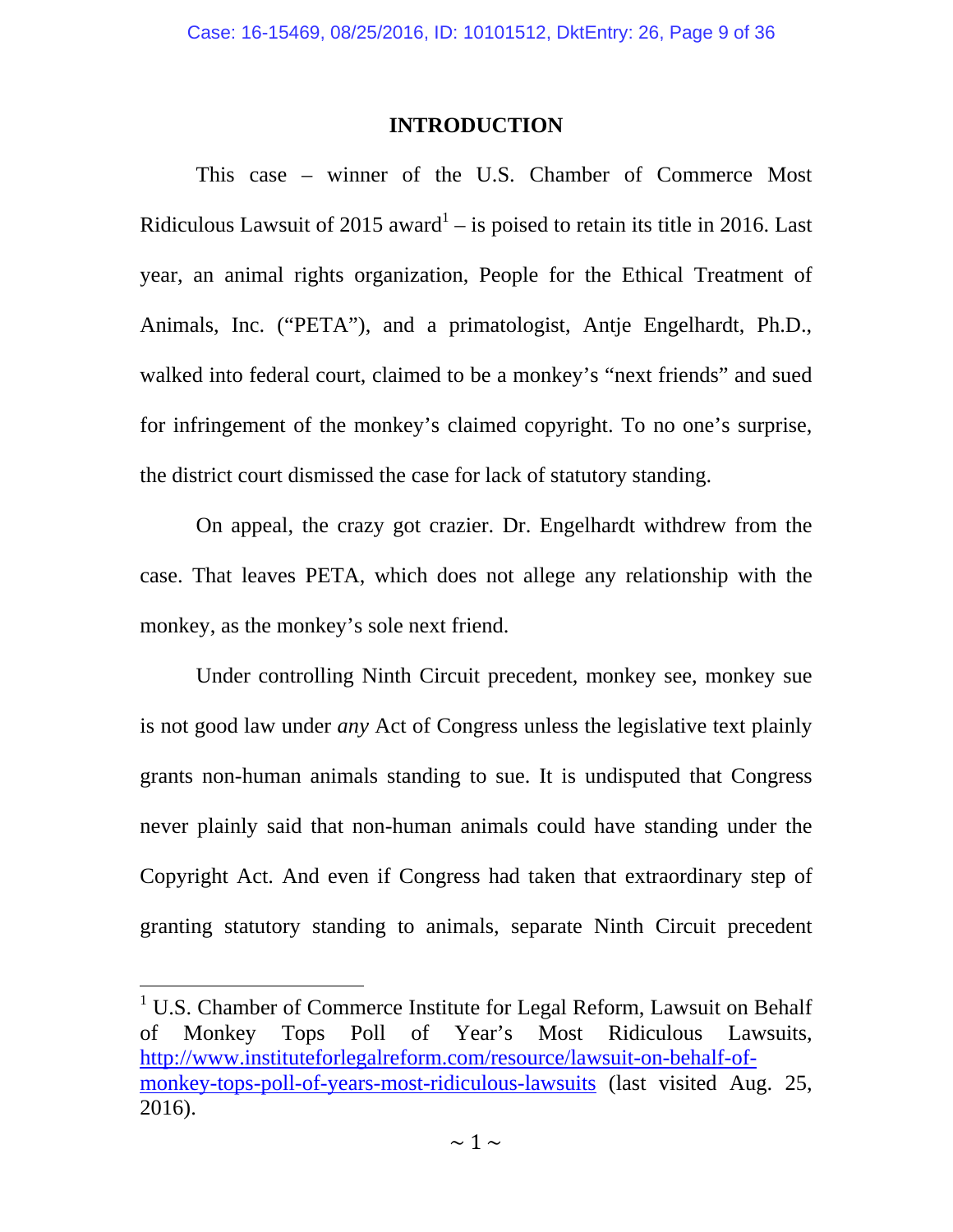#### Case: 16-15469, 08/25/2016, ID: 10101512, DktEntry: 26, Page 10 of 36

requires that a next friend of a litigant have a significant relationship with the party it purports to represent.

 There can be little serious debate that affirmance of the dismissal in this case is required under two separate lines of controlling authority. The only serious question on appeal is whether the Court should order PETA to pay the attorney fees on appeal of Defendants-Appellees. It should. PETA has unfairly and needlessly forced Defendants-Appellees to address legal positions that are wholly unreasonable under current law.

If PETA had wanted to assert a good faith challenge to existing law, it should have conceded that controlling authority required affirmance of the district court's dismissal. Then PETA, with little expenditure of party or judicial resources, could have filed a petition for en banc hearing, and possibly a petition for certiorari at the Supreme Court. That candid and forthright appellate approach would have been minimally burdensome to all involved.

#### **STATEMENT OF JURISDICTION**

 Defendants-Appellees David John Slater and Wildlife Personalities, Ltd. (henceforth, "Slater") agree with Plaintiff-Appellant's jurisdictional statement.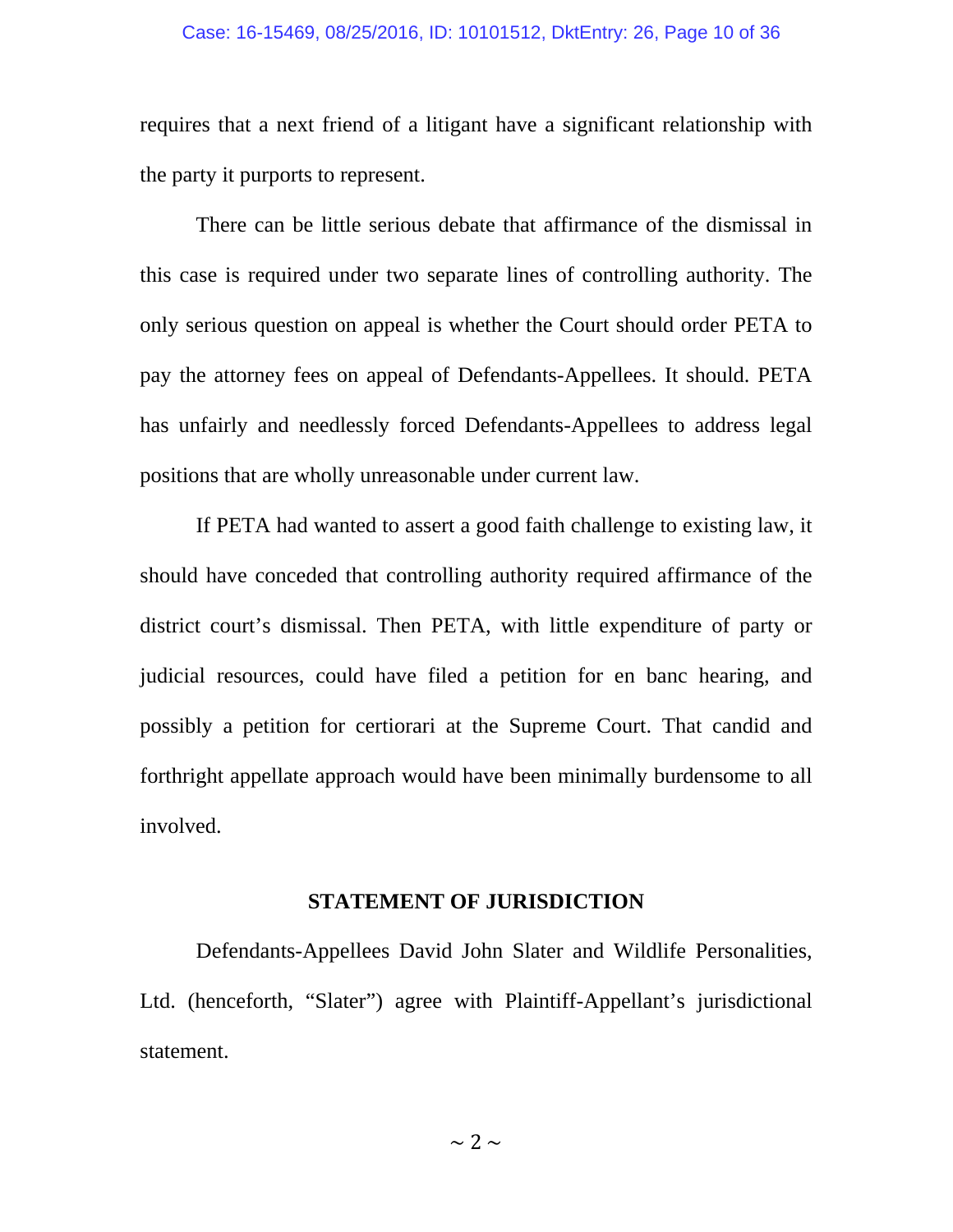### **COUNTERSTATEMENT OF THE ISSUES**

- 1. Whether a non-human animal can have statutory standing to sue for copyright infringement.
- 2. Whether under 17 U.S.C. § 505, this Court should award Defendants-Appellees their reasonable attorney fees on appeal against Next Friend People for the Ethical Treatment of Animals, Inc.

## **STATEMENT OF THE RELEVANT FACT**

 The only pertinent fact in this case is that Naruto is a monkey suing for copyright infringement.

PETA's factual allegations reveal its misunderstanding of how the Monkey Selfie photograph came to be, but those mistaken and immaterial allegations must be accepted as true in PETA's appeal of the pleading-stage dismissal. *Ashcroft v. Iqbal*, 556 U.S. 662, 678 (2009). If the Court is curious to know the true story of the world-famous Monkey Selfie, it is available at Slater's website.<sup>2</sup>

Slater, an award-winning nature photographer, set up what became the Monkey Selfie in the course of several grueling days in an Indonesian jungle. Developing a keen understanding of their subjects is a critical skill

<sup>&</sup>lt;sup>2</sup> http://www.djsphotography.co.uk/original\_story.html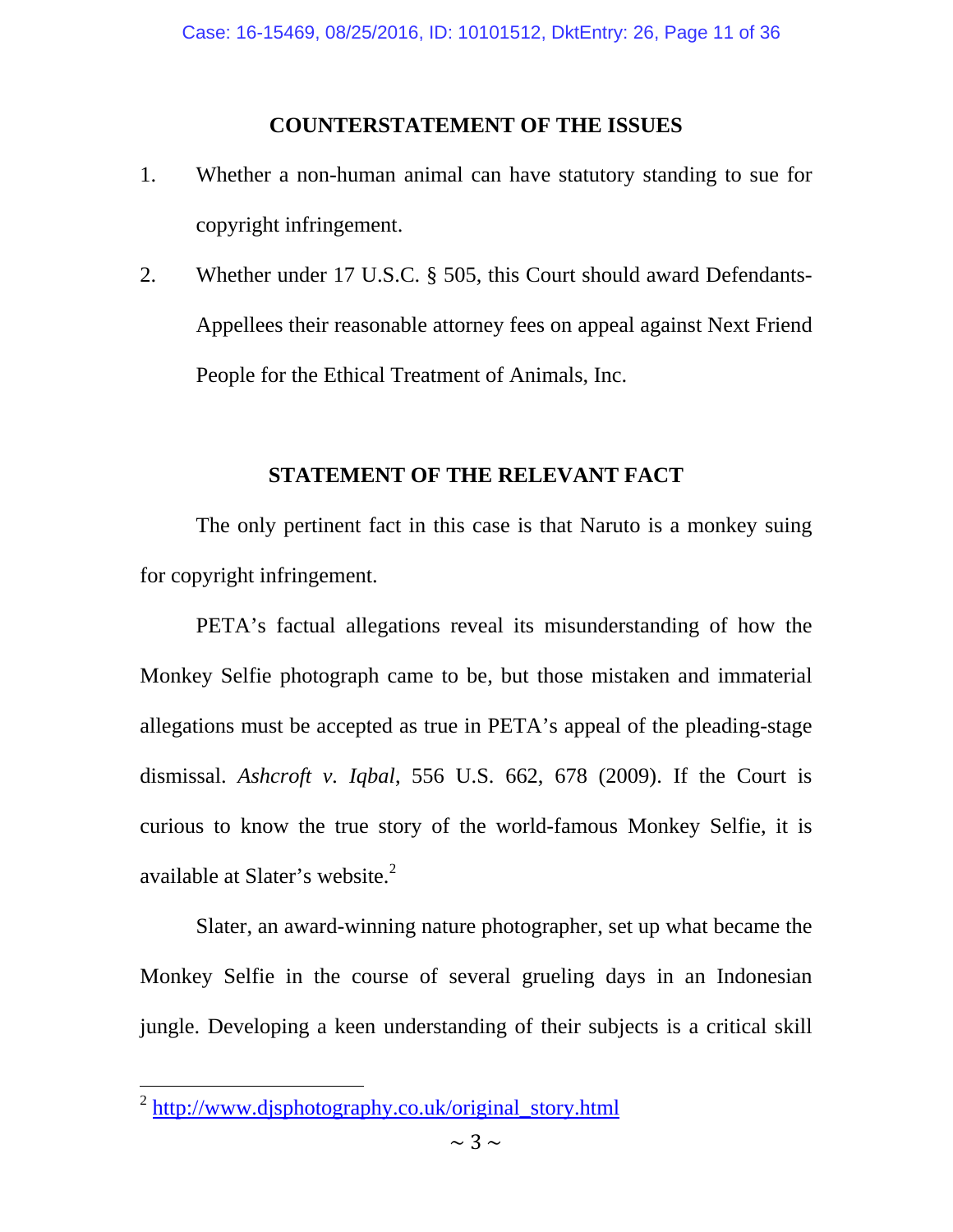for any professional photographer, and that was vital here for Slater as he slowly built a trustful, friendly relationship with a group of crested macaque monkeys. Only a talented human photographer could have made the artistic choices involving camera lens width, positions and settings (e.g., predictive autofocus, motorwind, and flashgun). PETA insults all professional photographers with the suggestion that seeing your reflection in a lens and pressing a shutter button  $-$  by itself  $-$  entitles one to a copyright for the photograph, even when someone else made the critical artistic decisions that resulted in a photographic work adored by millions worldwide.

### **SUMMARY OF ARGUMENT**

The Court should affirm the dismissal for lack of standing because Congress did not plainly say that non-human animals can have standing to sue for copyright infringement. Additionally, the Court should affirm the dismissal because PETA, the only remaining purported "next friend" of Naruto, has alleged no relationship with him, as is required for "next friend" eligibility.

Also, the Court should order PETA to pay Slater's appellate-stage attorney fees, the amount thereof for the district to determine on remand. PETA's positions are objectively unreasonable and its motivation in prosecuting this action is improper. PETA should be deterred from bringing

 $\sim 4 \sim$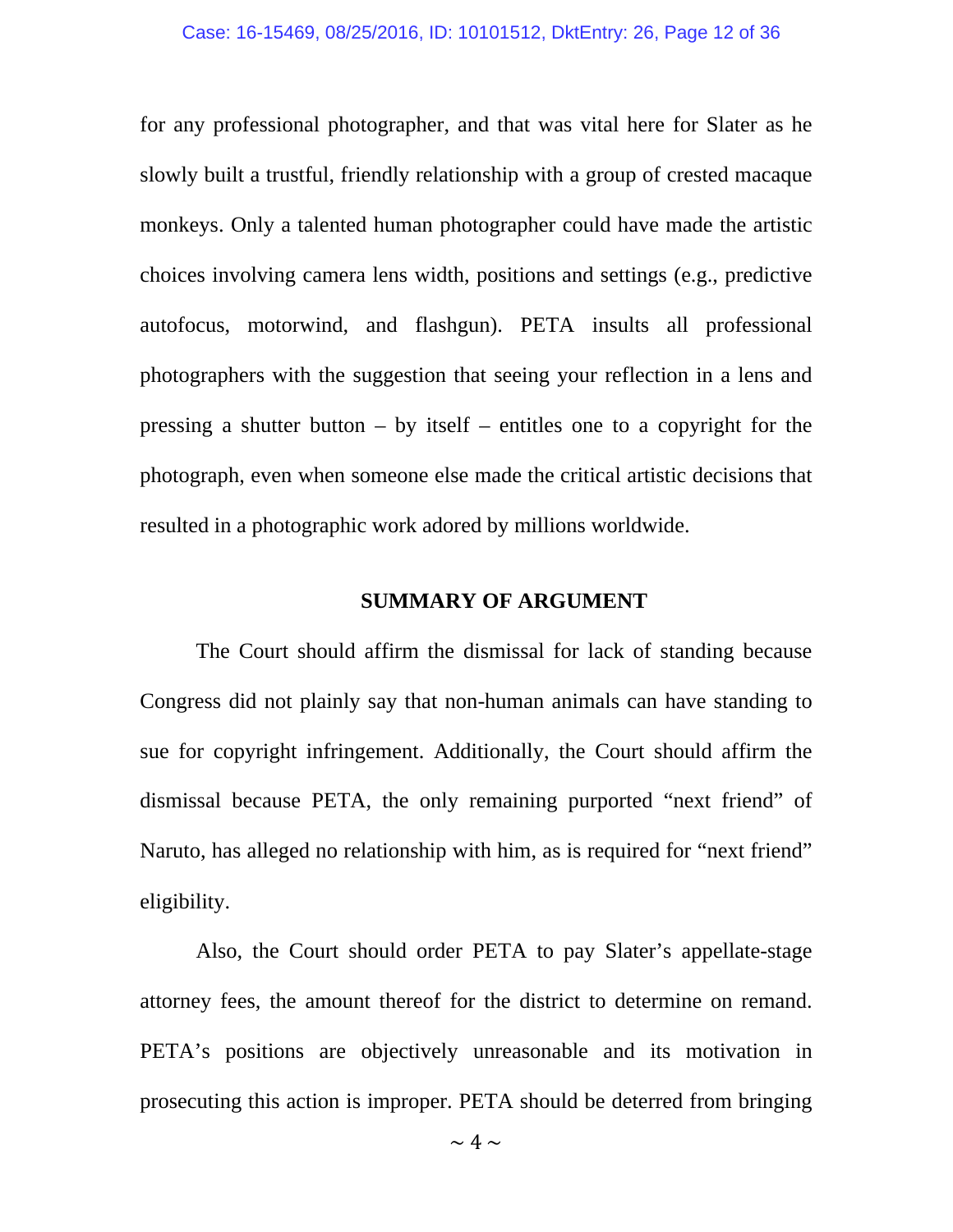such a frivolous action again, and Slater should be compensated for enduring this case.

#### **ARGUMENT**

## **I. The Court Should Affirm the District Court's Judgment of Dismissal for Lack of Standing.**

## **A. Non-human Animals Lack Standing to Sue for Copyright Infringement.**

"[I]f Congress and the President intended to take the extraordinary step of authorizing animals as well as people and legal entities to sue, they could, and should, have said so plainly." *Cetacean Community v. Bush*, 386 F.3d 1169, 1179 (9th Cir. 2004) (*quoting Citizens to End Animal Suffering & Exploitation, Inc. v. New England Aquarium*, 836 F. Supp. 45, 49 (D. Mass. 1993)). In *Cetacean Community*, this Court rejected the notion that non-human animals could have standing under four Acts of Congress: the Administrative Procedures Act ("APA"), the Endangered Species Act ("ESA"), Marine Mammal Protection Act ("MMPA"), and the National Environmental Protection Act ("NEPA"). 386 F.3d at 1176-79. None of the four Acts expressly excluded non-human animals from having statutory standing, but all four lacked the requisite plain statement indicating legislative intent to take that "extraordinary step" in federal jurisprudence. *Id.* at 1179.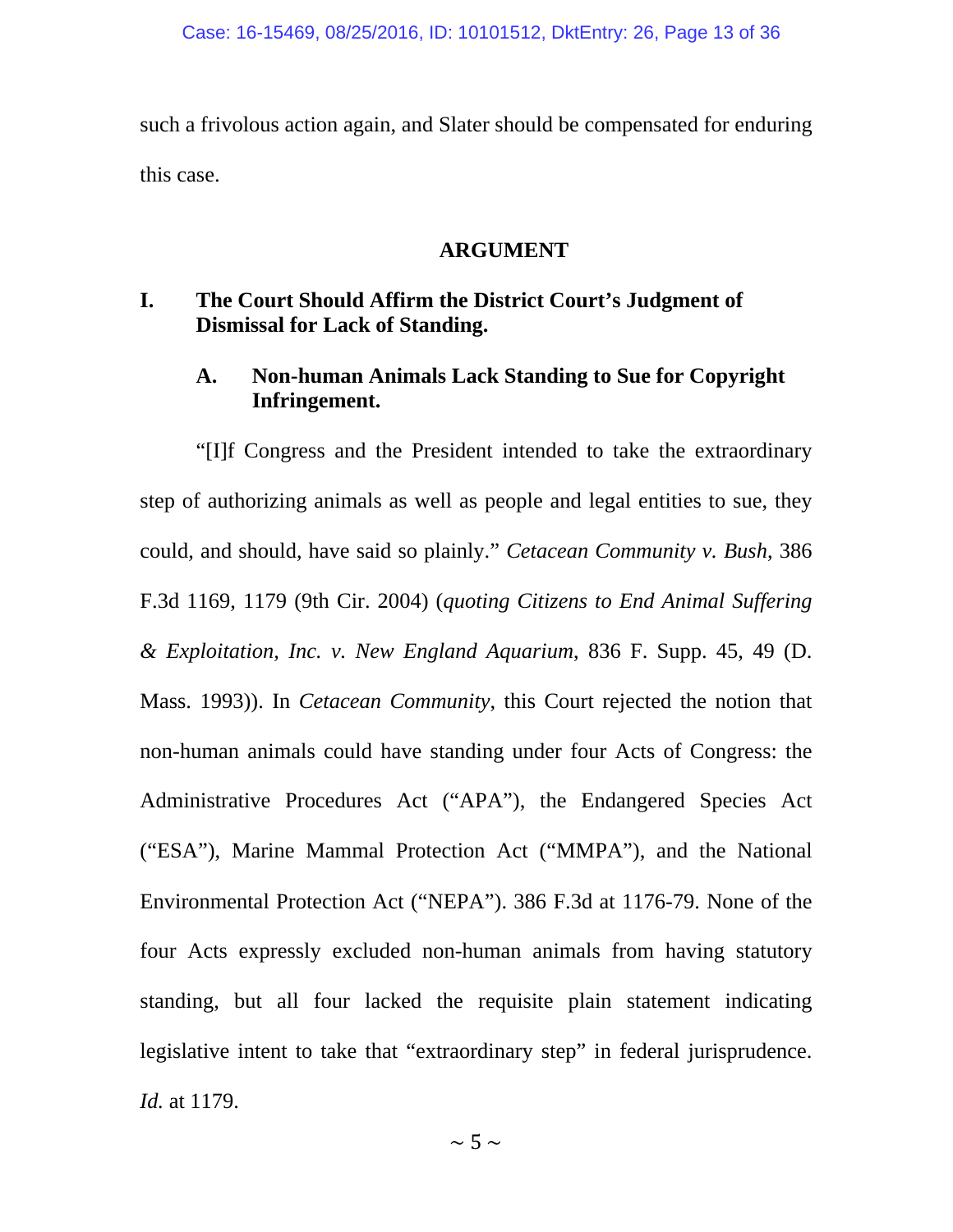The four statutes at issue in *Cetacean Community* differ on the question of standing. The APA provides judicial relief for a "person suffering legal wrong because of agency action". *Id.* at 1176 (*quoting* 5 U.S.C. § 702). The ESA grants standing to a "person", which is defined to include an "individual". *Id.* at 1177 (*quoting* 16 U.S.C. § 1532(13)). The MMPA and NEPA contain no explicit grant of standing. *Id.* at 1178-79. What they all have in common, though, is no explicit standing grant for nonhuman animals, and thus the plaintiff cetaceans failed to satisfy the plain statement standing requirement:

But, as with the ESA, these cases *do not instruct us* to expand the basic definition of "person" beyond the definition provided in the APA. . . . *Absent a clear direction* from Congress in either the MMPA or the APA, we hold that animals do not have standing to enforce the permit requirement of the MMPA. . . . *[W]e see nothing* in either NEPA or the APA that would permit us to hold that animals who are part of the environment have standing to bring suit on their own behalf.

*Id.* at 1178-79 (emphasis added).

 It is undisputed that Congress did not say "plainly" or give a "clear direction" that non-human animals have standing to sue under the Copyright Act. Indeed, much like with the ESA (*see Cetacean Community*, 386 F.3d at 1178-79), several provisions of the Copyright Act strongly indicate that an individual "author" must be a human. The "children" of an "author" can inherit certain rights, "whether legitimate or not" and that includes "children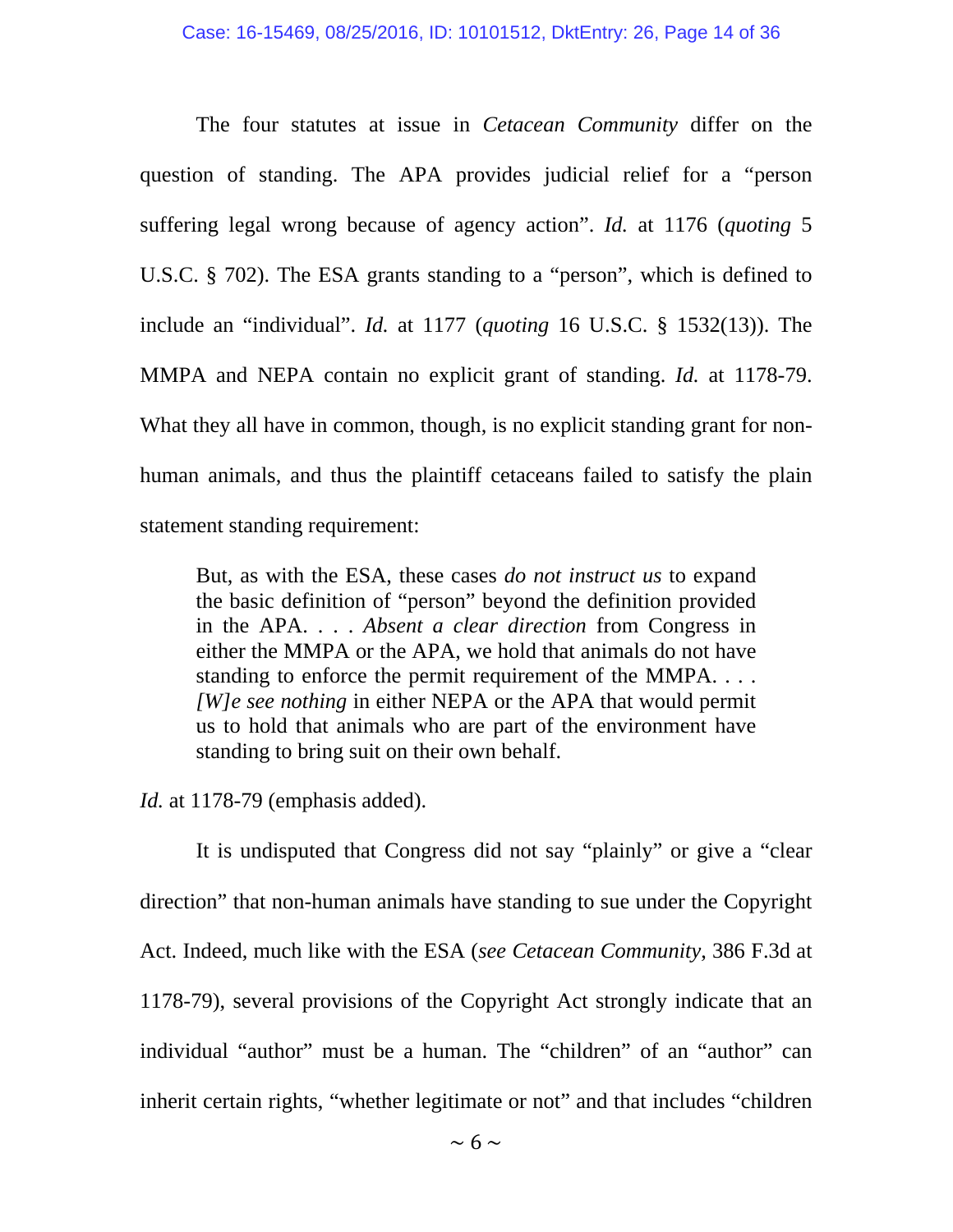legally adopted" by the author. *See* 17 U.S.C. §§ 101, 201, 203 and 304. An author's "widow or widower owns the author's entire termination interest unless there are any surviving children or grandchildren of the author, in which case the widow or widower owns one-half of the author's interest."  $$203(a)(2)(A).$ 

 In sum, *Cetacean Community* set forth a straightforward test for nonhuman animal statutory standing, and the Copyright Act fails that test. If only all standing analyses were so easy.

 At the district court, PETA argued that *Cetacean Community* involved a different statute than the Copyright Act, and as such is distinguishable. According to PETA, there is a critical difference between the ESA, which defines "person" to include an "individual", and the Copyright Act, which does not define "author". PETA Br. 11-12. PETA thus ignores how the APA does not define "person", and how the MMPA and NEPA do not even have explicit grants of statutory standing. The terms "person", "individual" and "author" could possibly include non-human animals. But the standing inquiry under *Cetacean Community* is not about possibilities; it is rather a simple question of whether the applicable Act of Congress plainly and clearly directs that non-human animals have standing to sue. *Id.* at 1179.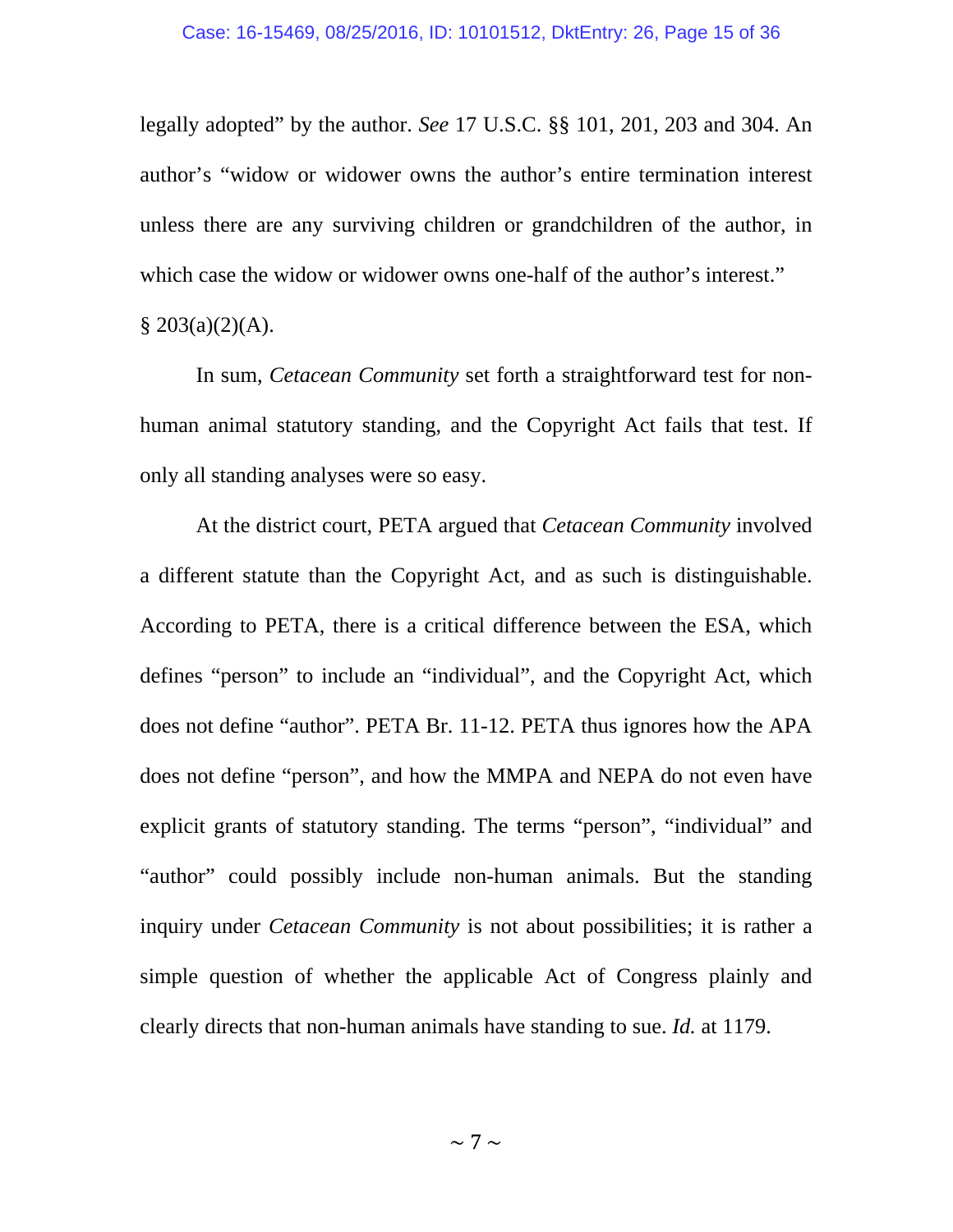On appeal, PETA raises a new argument about *Cetacean Community*: "[T]he statutes at issue in *Cetacean* represented a waiver of the United States' sovereign immunity, and such waivers, unlike the Copyright Act, are narrowly construed." PETA Br. 11. But the holding in *Cetacean Community* is not at all based on or related to sovereign immunity or its waiver. Indeed, nowhere in *Cetacean Community* did this Court ever mention sovereign immunity or the canon of narrow construction for waivers of sovereign immunity. Moreover, the citizen-suit provision of the ESA provides that a "person may commence a civil suit . . . to enjoin any person, including the United States and any other governmental instrumentality or agency." 16 U.S.C. § 1540 $(g)(1)(A)$ . It would be a strange interpretive result if the definition of the "person" entitled to sue under the ESA were construed broadly or narrowly, depending on whether the defendant is a public entity. Indeed, if PETA is right about this Court's *sub silentio* holding in *Cetacean Community*, a plaintiff could be a "person" and not a "person" in the same ESA case with both public and private defendants.

#### **B. PETA Is Ineligible to Serve as Naruto's "Next Friend".**

"In order to establish next-friend standing, the putative next friend must show: (1) that the petitioner is unable to litigate his own cause due to mental incapacity, lack of access to court, or other similar disability; and (2)

 $\sim$  8  $\sim$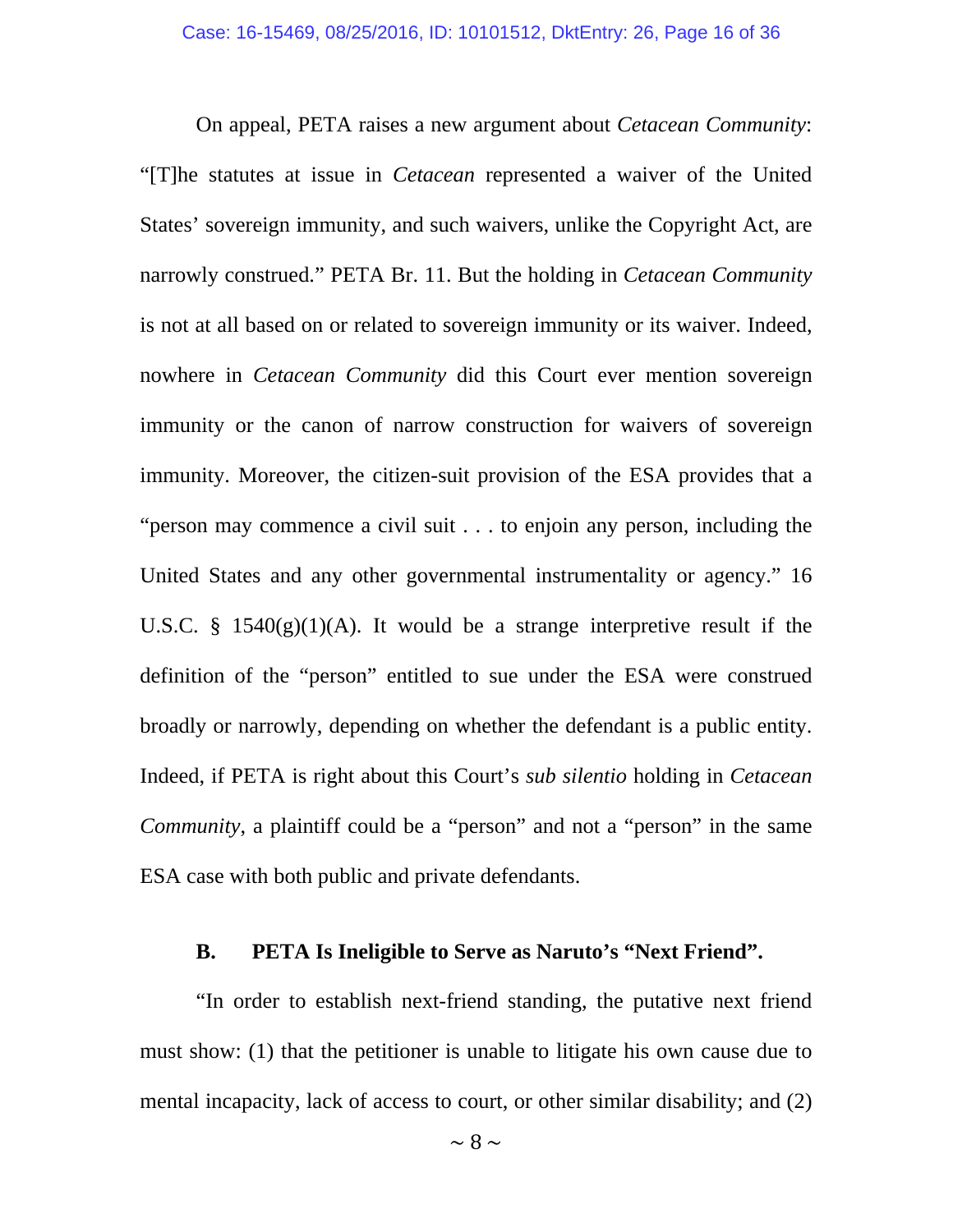#### Case: 16-15469, 08/25/2016, ID: 10101512, DktEntry: 26, Page 17 of 36

the next friend has some *significant relationship* with, and is truly dedicated to the best interests of, the petitioner." *Coalition of Clergy v. Bush*, 310 F.3d 1153, 1159-60 (9th Cir. 2002) (*quoting Massie ex rel. Kroll v. Woodford*, 244 F.3d 1192, 1194 (9th Cir. 2001)) (emphasis added).

Two putative next friends filed this action: PETA and Dr. Engelhardt, a primatologist who alleged that she has "known, monitored, and studied Naruto since his birth." ER 23. It may well be that the relationship with Naruto Dr. Engelhardt alleged is "significant" under *Coalition of Clergy v. Bush.* However, Dr. Engelhardt moved to withdraw from the case, informing the Court that she "will not continue as a next friend to Appellant in this proceeding."<sup>3</sup> This Court granted Dr. Engelhardt's motion, thus leaving PETA as Naruto's lone putative next friend.<sup>4</sup>

Unlike Dr. Engelhardt, PETA did not allege *any* relationship with Naruto, much less a significant one. That is a problem on appeal. PETA is now in a position very much like the ballot initiative defenders in *Hollingsworth v. Perry*, 133 S. Ct. 2652 (2013): a party necessary for standing at the district court is not participating in the appeal. "[S]tanding must be met by persons seeking appellate review, just as it must be met by

 $3$  Docket entry no. 10, May 4, 2016.

 $<sup>4</sup>$  Docket entry no. 14, May 18, 2016.</sup>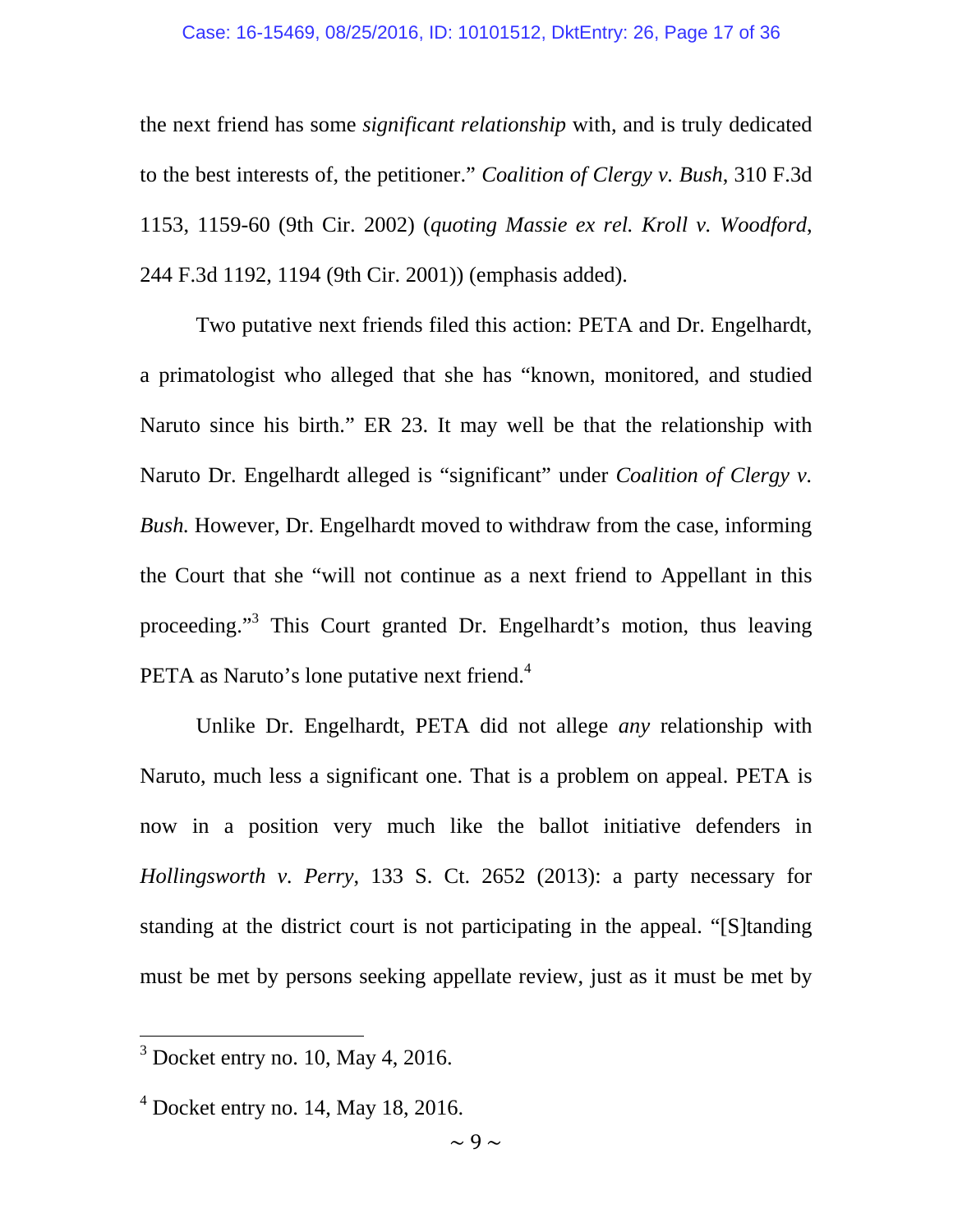persons appearing in courts of first instance." *Id.* at 2661 (internal quotation marks and citation omitted).

All of the Naruto relationship allegations in the Complaint concern Dr. Engelhardt; none involve PETA. *See* ER 21-23. PETA alleges, essentially, that it is an animal rights advocacy organization: "PETA is the largest animal rights organization in the world and operates, in part, under the principle that, as sentient beings, animals have rights that are or should be recognized in law and protected by courts." ER 23. PETA alleges no connection to Naruto, an Indonesian monkey who lives roughly 10,000 miles from PETA's headquarters in Virginia.

[A]llowing a complete stranger to bring suit in their name as their next friend because they cannot sue on their own behalf would not violate Article III. But it might well offend the policy behind the requirement of standing, which is to confine the right to initiate and control federal court litigation to persons who have a concrete stake, rather than merely an ideological interest – passionate and motivating as such interests can be – in the litigation. Without such a limitation, not only would the federal courts be flooded by "cause" suits (really flooded), but people who did have concrete stakes in a litigation would often be thrust aside by the ideologues.

*T.W. by Enk v. Brophy*, 124 F.3d 893, 896 (7th Cir. 1997) (citations omitted).

However passionate PETA may be about establishing monkey standing for copyright infringement suits, that passion is not a "significant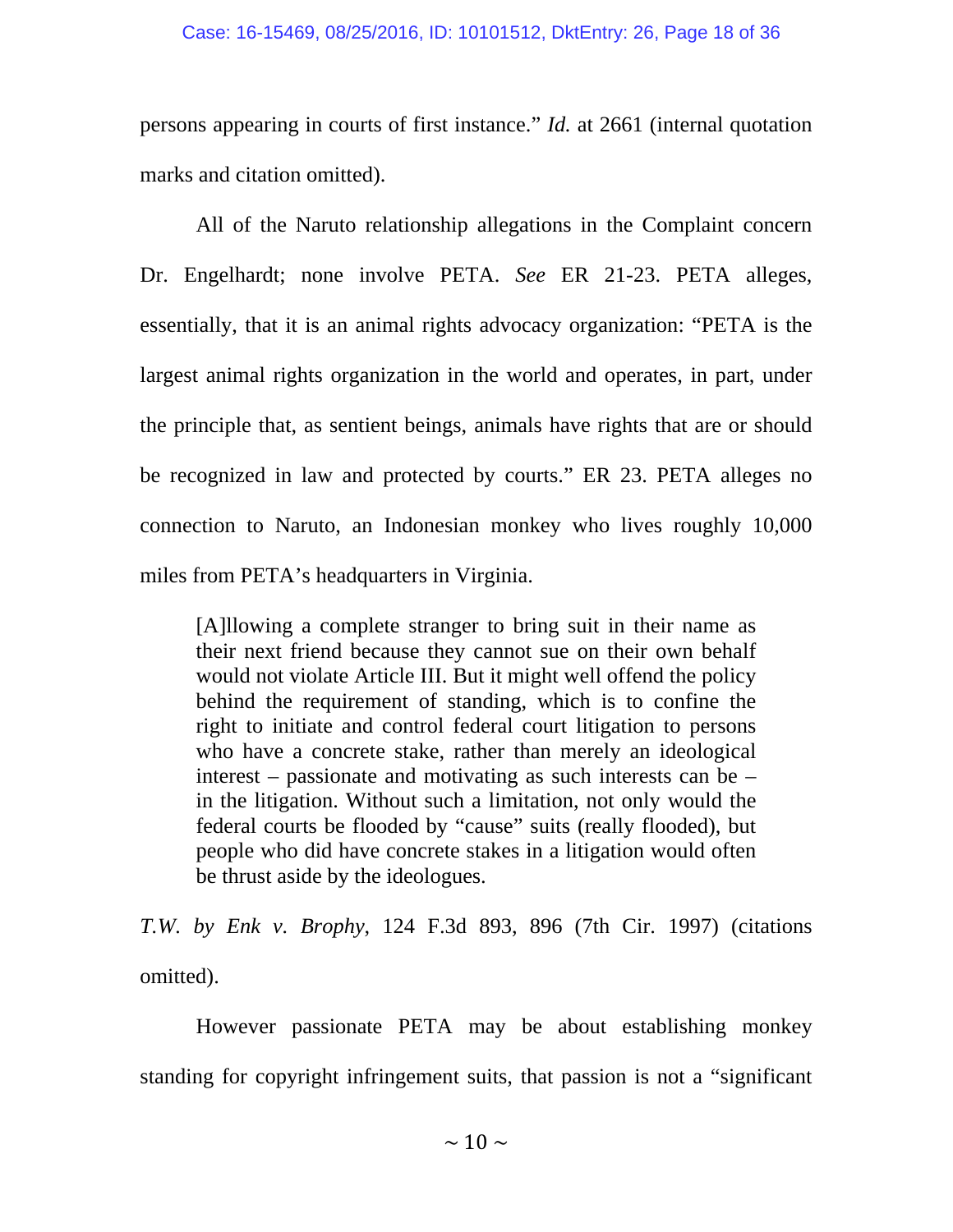relationship" with Naruto under *Coalition of Clergy v. Bush.* If it were, then hundreds and perhaps thousands of animal charities would be eligible next friends of Naruto, qualified to bring suit on his behalf.

## **II. The Court Should Order PETA to Pay Slater's Attorney Fees on Appeal.**

Slater requests that should the Court affirm the judgment of dismissal, the Court also award him his attorney fees on appeal under 17 U.S.C. § 505. Slater's attorney fees on appeal should be awarded against PETA, the party responsible for this appeal.

## **A. The Court Should Address Slater's Request for Fees on Appeal in Its Merits Decision.**

 By stipulation, the parties have deferred the question of trial courtstage attorney fees until the resolution of this appeal. ER 8. It would thus be judicially efficient to award Slater his fees on appeal, but remand for the district court the determination of the amount of those fees. The district court can then determine the amount at the same time that it considers Slater's motion for fees incurred in district court proceedings.

 The Court has discretion to defer the question of fees on appeal to the post-decision procedure set forth in Ninth Circuit Rule 39.1-1.6, but Slater respectfully submits that addressing his request in the merits opinion would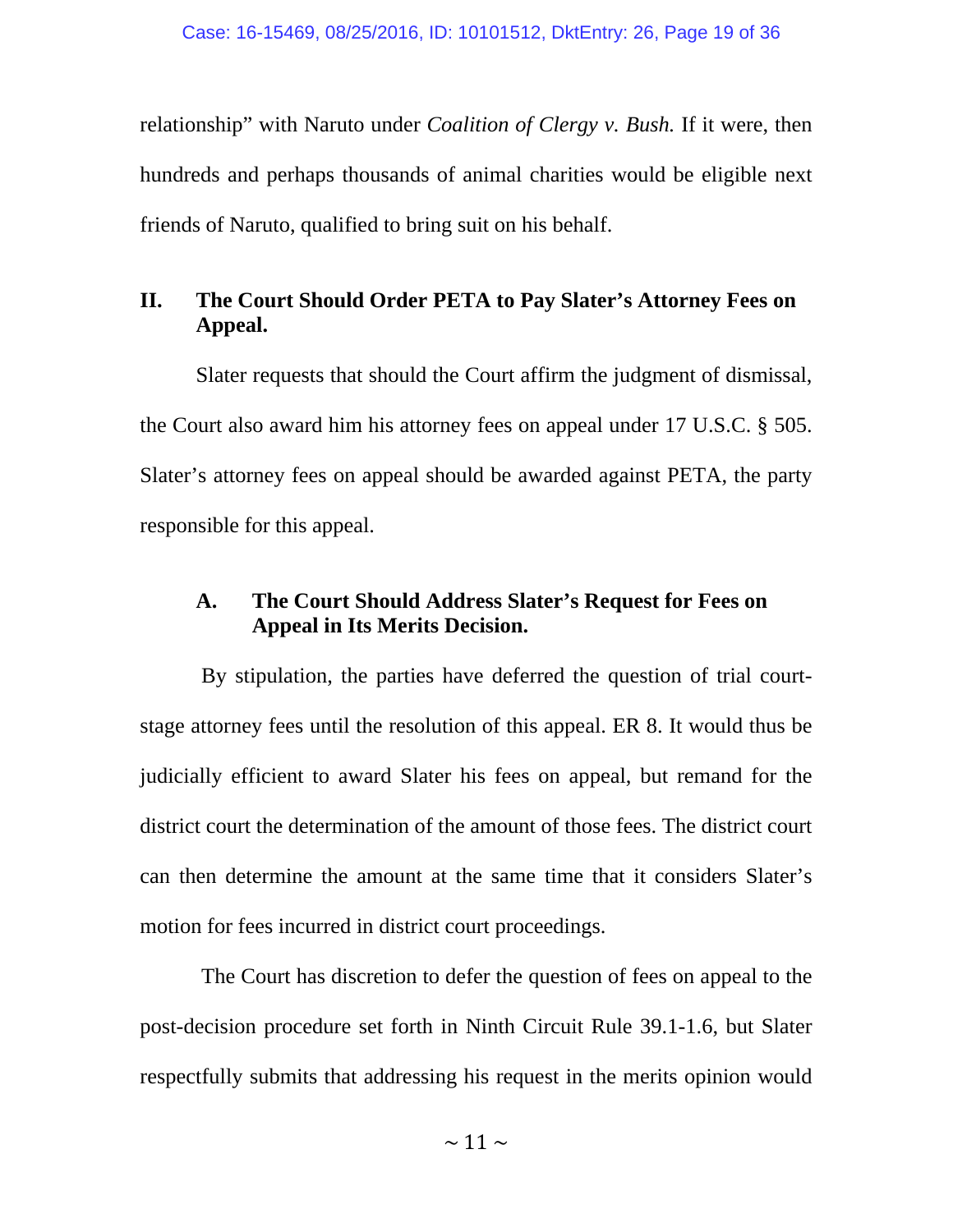be more judicially efficient. Unlike cases where statutes or contractual provisions automatically entitle a prevailing party to attorney fees, Section 505 fee determinations are discretionary. An "important factor" in the Court's exercise of that discretion is the "objective reasonableness" of the losing party's legal positions. *Kirtsaeng v. John Wiley & Sons, Inc.*, 136 S. Ct. 1979, 1988 (2016). Given the obvious unreasonableness of PETA's positions, this case is well-suited for consideration of an appellate-level fee award in a consolidated single opinion. Often the Court has taken this approach and awarded fees on appeal in merits opinions of cases, leaving the amount of the fee award to the district court's determination on remand.<sup>5</sup>

### **B. Slater Is a "Prevailing Party" under Section 505.**

 $\overline{a}$ 

The Copyright Act permits courts to "award a reasonable attorney's fee to the prevailing party as part of the costs." 17 U.S.C. § 505. In *Minden Pictures, Inc. v. John Wiley & Sons, Inc.*, 2014 U.S. Dist. LEXIS 60901 (N.D. Cal. 2014), the district court considered whether a defendant who wins

<sup>5</sup> *See, e.g.*, *Lanard Toys, Ltd. v. Novelty, Inc.*, 375 Fed. Appx. 705, 714 (9th Cir. 2010) (fees on appeal awarded to prevailing copyright case litigant under § 505; determination of amount for the district court on remand); *L.A. News Serv. v. Reuters TV Int'l, Ltd.*, 149 F.3d 987, 997 (9th Cir. 1998) (same); *Maljack Prods. v. Goodtimes Home Video Corp.*, 81 F.3d 881, 890- 91 (9th Cir. 1996) (same); *Smith v. CMTA-IAM Pension Trust*, 746 F.2d 587, 588-91 (9th Cir. 1984) (same in ERISA case); *Williams v. Alioto*, 625 F.2d 845, 850 (9th Cir. 1980) (same in civil rights action).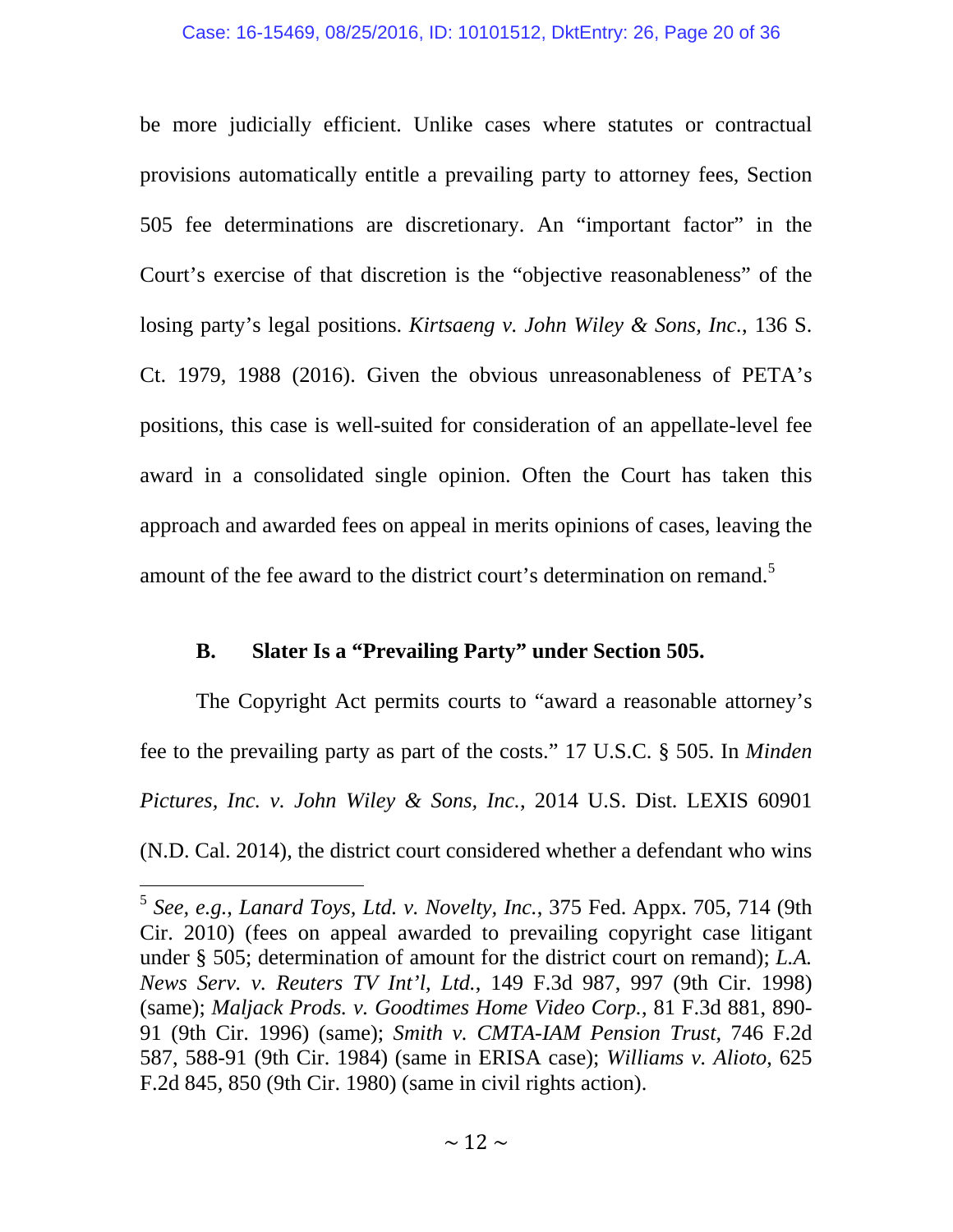a dismissal for lack of standing is a "prevailing party" eligible for a fee award under Section 505. After a thorough review of applicable Ninth Circuit and Supreme Court authorities, including *Cetacean Community*, the district court concluded that because a dismissal for lack of statutory standing does not implicate a court's subject matter jurisdiction, it has the power to award attorney fees to the prevailing party under Section 505. *Id.* at \*7-20. This Court reversed the district court on the merits in *Minden Pictures*, but without comment on the fees issue, which became moot after the reversal. 795 F.3d 997 (9th Cir. 2015).

This case presents the Court with an opportunity to clarify that a defendant who obtains a dismissal for lack of statutory standing is a "prevailing party" for purposes of a fee-shifting statute. *Righthaven LLC v. Hoehn*, 716 F.3d 1166, 1172 (9th Cir. 2013) is not to the contrary, and even if it were, it would conflict with earlier Ninth Circuit precedents and a later Supreme Court decision. *See Minden Pictures,* 2014 U.S. Dist. LEXIS 60901 at \*10-12, \*17-18. Under *Cetacean Community*, Article III does not preclude *constitutional* standing for a monkey or any other non-human animal in federal court. 386 F.3d at 1175. Naturo lacks only *statutory* standing under the Copyright Act, and thus this Court has subject matter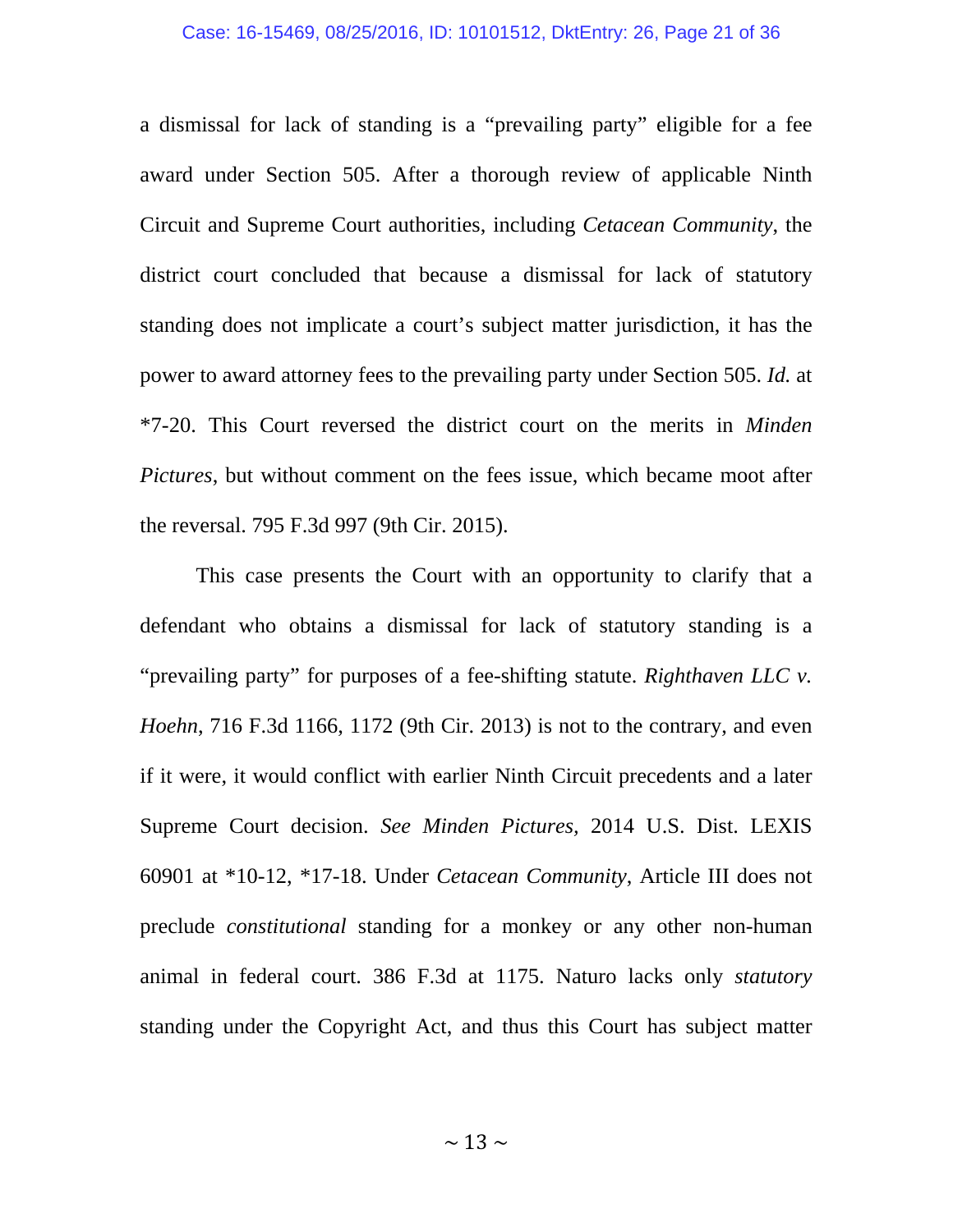jurisdiction over his claim of infringement, and it has discretion to award Slater his attorney fees under Section 505.

## **C. All of the Applicable Factors Favor Awarding Slater Recovery of His Attorney Fees on Appeal.**

In deciding whether to award fees, the Court should consider, among other things: the degree of success obtained on the claim; frivolousness and the objective reasonableness of the losing party's positions; the losing party's motivation and the need for compensation and deterrence. *Kirtsaeng*, 136 S. Ct. at 1985. Courts in the Ninth Circuit also consider "whether the chilling effect of attorney's fees may be too great or impose an inequitable burden on an impecunious plaintiff." *Ets-Hokin v. Skyy Spirits, Inc.*, 323 F.3d 763, 766 (9th Cir. 2003). All of these factors favor granting Slater his attorney fees on appeal.

## **1. Dismissal for Lack of Standing Gives Slater the Greatest Degree of Success Possible.**

Should the Court affirm the district court's dismissal on the ground that non-human animals lack statutory standing to sue for copyright infringement, Slater will have achieved the greatest degree of success possible in this litigation. Unlike cases where a lack of standing dismissal left open the possibility that the defendant would face an infringement suit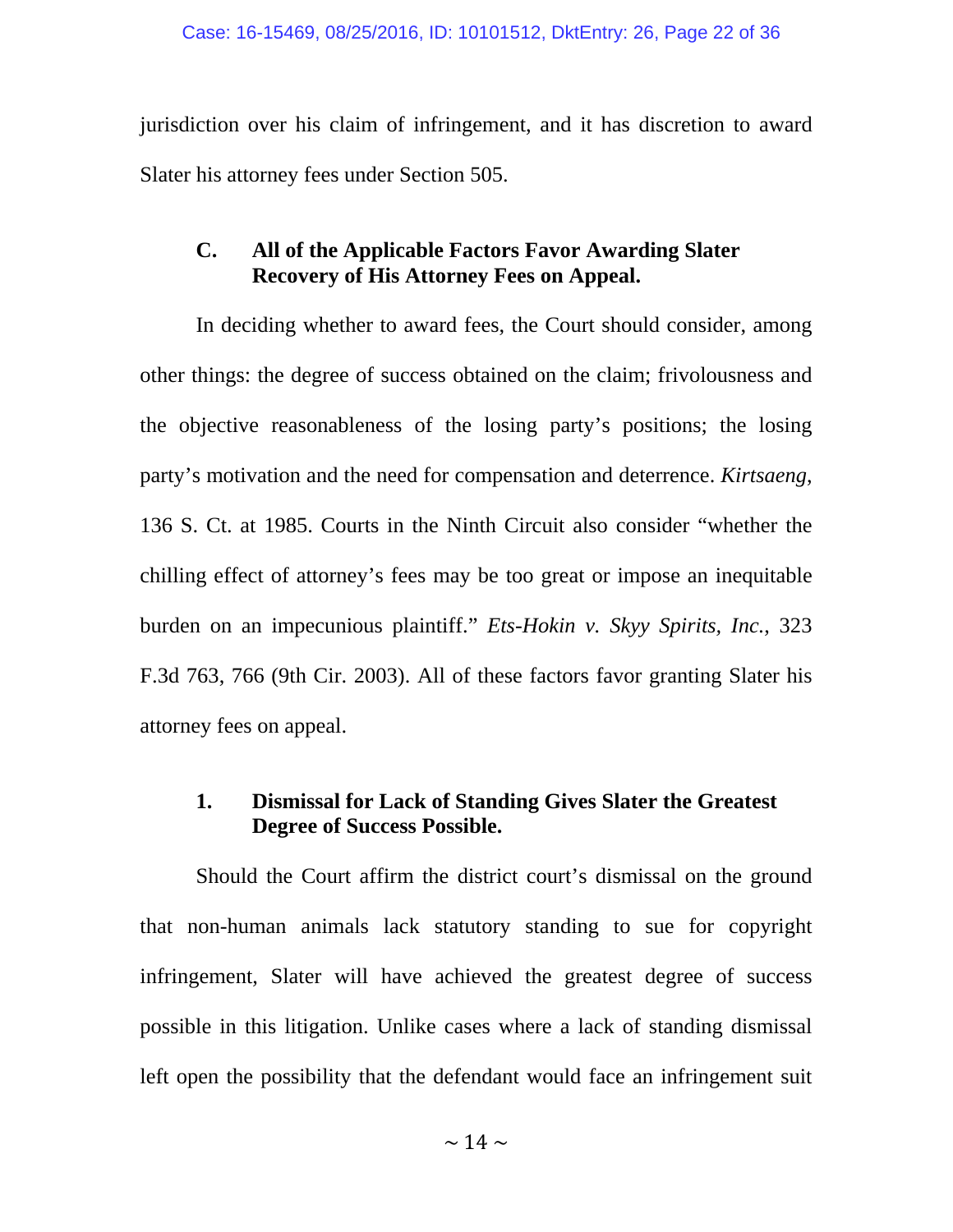by another party, affirmance here would mean that no monkey and no purported "next friend" of a monkey could ever have standing to sue Slater for copyright infringement of the Monkey Selfie, or any of Slater's other photographs.

## **2. PETA's Legal Positions Are Objectively Unreasonable and Its Appeal Is Frivolous.**

Each of PETA's positions on appeal is objectively unreasonable under *Fogerty v. Fantasy, Inc.*, 510 U.S. 517, 534, n. 19 (1994). Taken together, PETA's arguments and omissions render its appeal frivolous.

Non-human animal statutory standing under *Cetacean Community* could not be simpler: if an Act of Congress plainly states that non-humans can have standing, they can; if not, they cannot have standing. 386 F.3d at 1179. That is exactly how the district court understood this Court's holding in *Cetacean Community*. ER 15-16. Nonetheless, PETA omits in its appeal any discussion of the plain statement standing requirement of *Cetacean Community*.

<sup>6</sup> *See, e.g., Minden Pictures, Inc. v. John Wiley & Sons, Inc.*, 2014 U.S. Dist. LEXIS 60901 at \*20-21 (N.D. Cal. 2014) (degree of success for publisher that won dismissal for lack of standing mitigated by fact that it remained subject to suit by individual photographers), *rev'd on other grounds*, 795 F.3d 997 (9th Cir. 2015).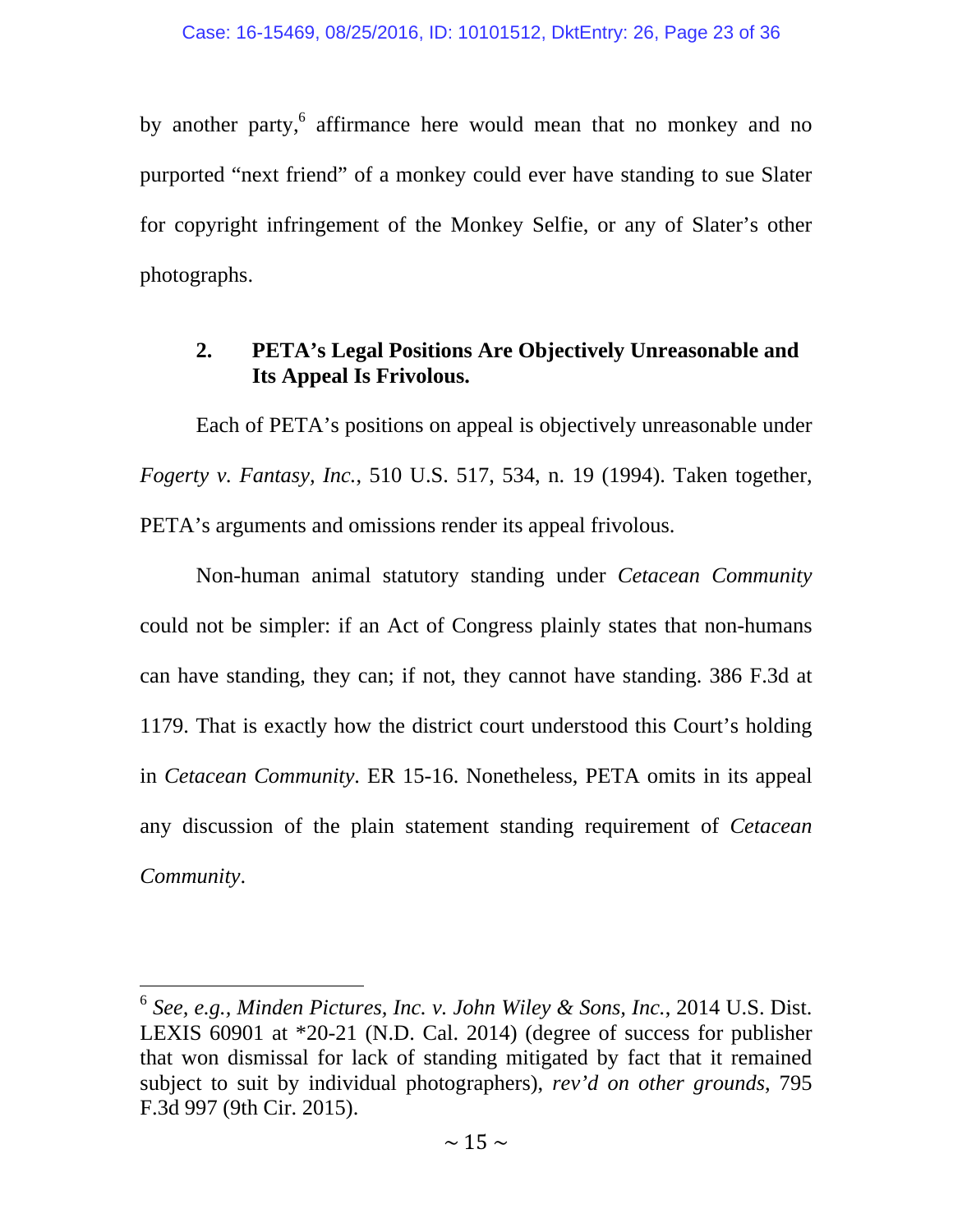Instead of addressing the express holding in *Cetacean Community*, PETA attempts to limit its reach to cases where sovereign immunity is at issue. PETA Br. 11. But this Court never even mentioned sovereign immunity in *Cetacean Community*; nor did it say or imply that it was construing statutory language narrowly. It is unreasonable to argue that binding precedent can be disregarded based on a doctrine and on a canon of construction never discussed in the applicable decision.

Moreover, PETA's claim that "the statutes at issue in *Cetacean* actually define who has standing" is patently false with regard to two of the Acts of Congress at issue: the MMPA and the NEPA. "As is true of the MMPA, no provision of NEPA explicitly grants any person or entity standing to enforce the statute, but judicial enforcement of NEPA rights is available through the APA." 386 F.3d at 1179 (citation omitted). PETA asserts a "contrast" in that "the Copyright Act makes no attempt to define those who have standing." PETA Br. 12. But there is no contrast whatsoever on that point between the Copyright Act on the one hand, and the MMPA and NEPA on the other.

PETA compounds the frivolity of this appeal by maintaining it even after Dr. Engelhardt has withdrawn from the case. In its principal brief, PETA makes no mention of Dr. Engelhardt's withdrawal, nor does it address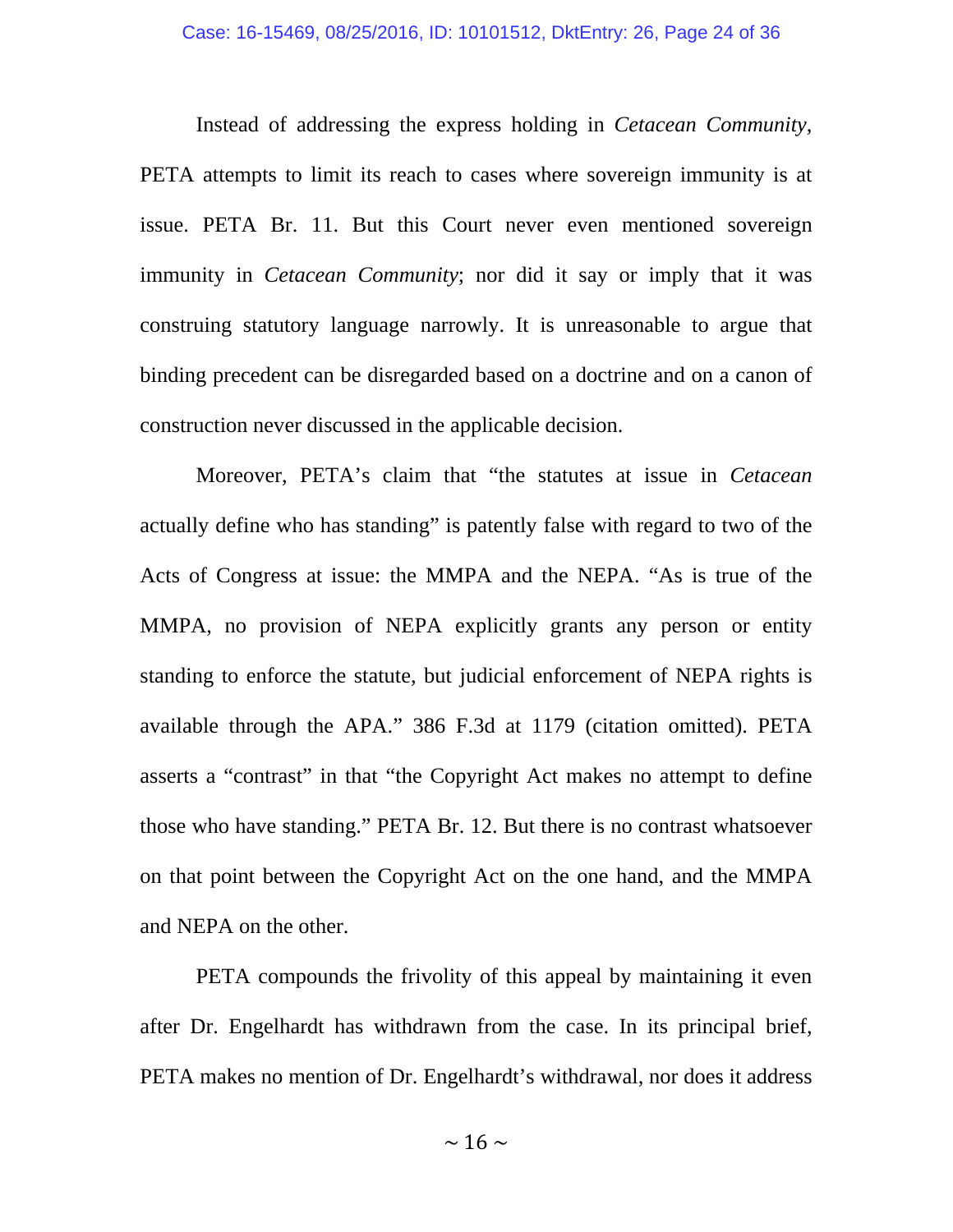the resulting "next friend" standing problem. PETA has not alleged a "significant relationship" with Naruto as is required under *Coalition of Clergy v. Bush*. In fact, PETA alleges no relationship with Naruto at all.

Given PETA's inability to make any reasonable arguments for why two separate lines of controlling Ninth Circuit authority do not require affirmance, PETA's appeal does not satisfy the requirement of Federal Rule of Appellate Procedure 38 (frivolous appeal). PETA's positions fall well below the more demanding standard of objective reasonableness under *Fogerty.*

## **3. PETA's Motives in Filing, Prosecuting and Appealing This Action Were Improper.**

Indications of PETA's improper motive in filing, prosecuting and appealing this case include: i) PETA's pre-filing familiarity with *Cetacean Community*, ii) PETA's access to sophisticated counsel and iii) PETA's celebratory press release on its website accompanied by a request for donations.

In 2011, PETA filed suit as "next friends" of five orcas "held by [SeaWorld] in violation of Section One of the Thirteenth Amendment to the Constitution of the United States, which prohibits slavery and involuntary servitude." *Tilikum v. Sea World Parks & Entm't, Inc.*, 842 F. Supp. 2d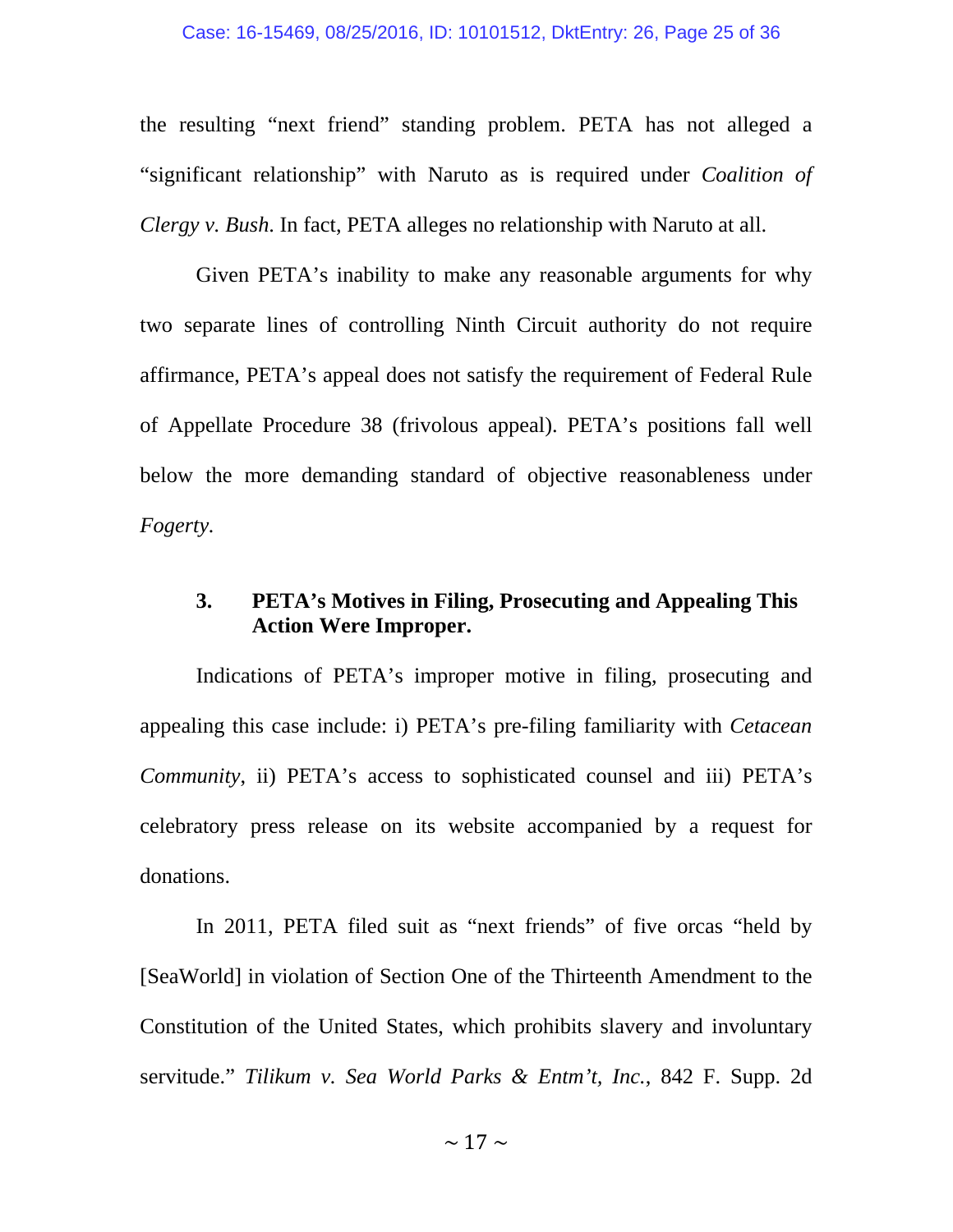1259, 1260 (S.D. Cal. 2012) (*quoting* complaint). PETA resisted SeaWorld's

motion to dismiss by citing, among other cases, *Cetacean Community*. 7

The *Tilikum* court agreed with PETA that *Cetacean Community* was a relevant precedent, but one that supported SeaWorld's arguments for dismissal:

The court notes that while "[a]nimals have many legal rights, protected under both federal and state laws" which provide for the humane treatment and criminalizing cruelty to animals, only human beings have standing to bring such actions. . . . "It is obvious that an animal cannot function as a plaintiff in the same manner as a juridically competent human being."

842 F. Supp. 2d at 1262, n. 1 (*quoting Cetacean Community*, 386 F.3d at 1175-76).

 Courts in this circuit analyzing the motivation factor of *Fogerty* have considered whether a losing party had access to counsel who could warn them that they were asserting an objectively unreasonable position.<sup>8</sup> Here,

<sup>&</sup>lt;sup>7</sup> ECF 3:11-cv-02476, Dkt. no. 14, p. 21 (S.D. Cal. filed Jan. 13, 2012).

<sup>8</sup> *See, e.g., Berry v. Hawaiian Express Serv.*, 2006 U.S. Dist. LEXIS 78281 at \*28 (D. Haw. 2006) ("This Court also finds that Plaintiff's pursuit of claims against Guidance, in spite of notice that its copying constituted fair use, is a strong indication that he had an improper motivation. Plaintiff had access to counsel who could have easily determined that such claims were without legal and factual basis."); *Mattel, Inc. v. Walking Mt. Prods.*, 2004 U.S. Dist. LEXIS 12469 at \*7 (C.D. Cal. 2004) ("Plaintiff's conduct also does not appear to be motivated by the protection of a valid interest. Plaintiff had access to sophisticated counsel who could have determined that such a suit was objectively unreasonable and frivolous.").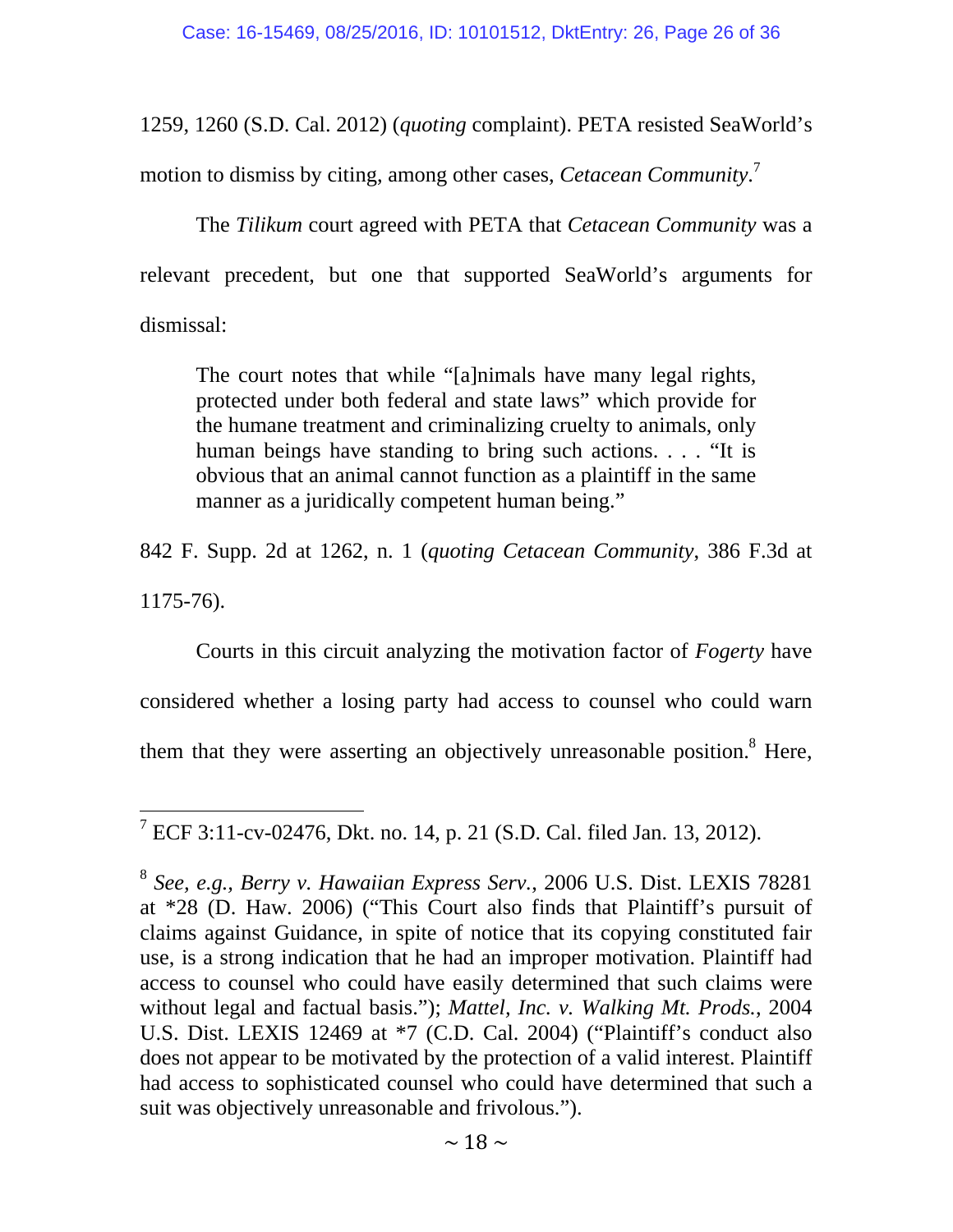the same PETA in-house counsel who appeared in *Tilikum* are also counsel in this case.<sup>9</sup> PETA's outside counsel in this action are indisputably sophisticated in the field of intellectual property.<sup>10</sup> PETA's counsel could and should have determined that it was objectively unreasonable to assert that *Cetacean Community* left open the possibility of non-human animal standing under an Act of Congress that does not plainly say that non-human animals have standing.

 After the district court hearing where Judge Orrick indicated his intention to dismiss this action for lack of standing, PETA explained how, from its perspective, it wins even while it loses.<sup>11</sup> "Despite this setback, we are celebrating that legal history was made in our unprecedented argument to a federal court that Naruto, a crested macaque monkey, should be the owner

<sup>9</sup> *Compare* 842 F. Supp. 2d at 1259 (counsel list) *with* ER 19 (complaint cover).

<sup>10</sup> *See* Irell & Manella LLP, Irell Named to IP Hot List by *National Law Journal*, June 2016, http://www.irell.com/news-item-470.html (last visited Aug. 25, 2016).

<sup>&</sup>lt;sup>11</sup> With regard to the *Fogerty* motivation factor, the Court may consider statements of PETA's general counsel made outside of the evidentiary record where the authenticity of the statements is not in doubt. *See Maljack Prods. v. Goodtimes Home Video Corp.*, 81 F.3d 881, 889, n. 12 (9th Cir. 1996) ("The district court did not err in considering [unauthenticated internal corporate] documents as indicators of MPI's motivation, however; MPI produced the documents to GoodTimes, many of the documents were on MPI letterhead and MPI does not contest their authenticity.").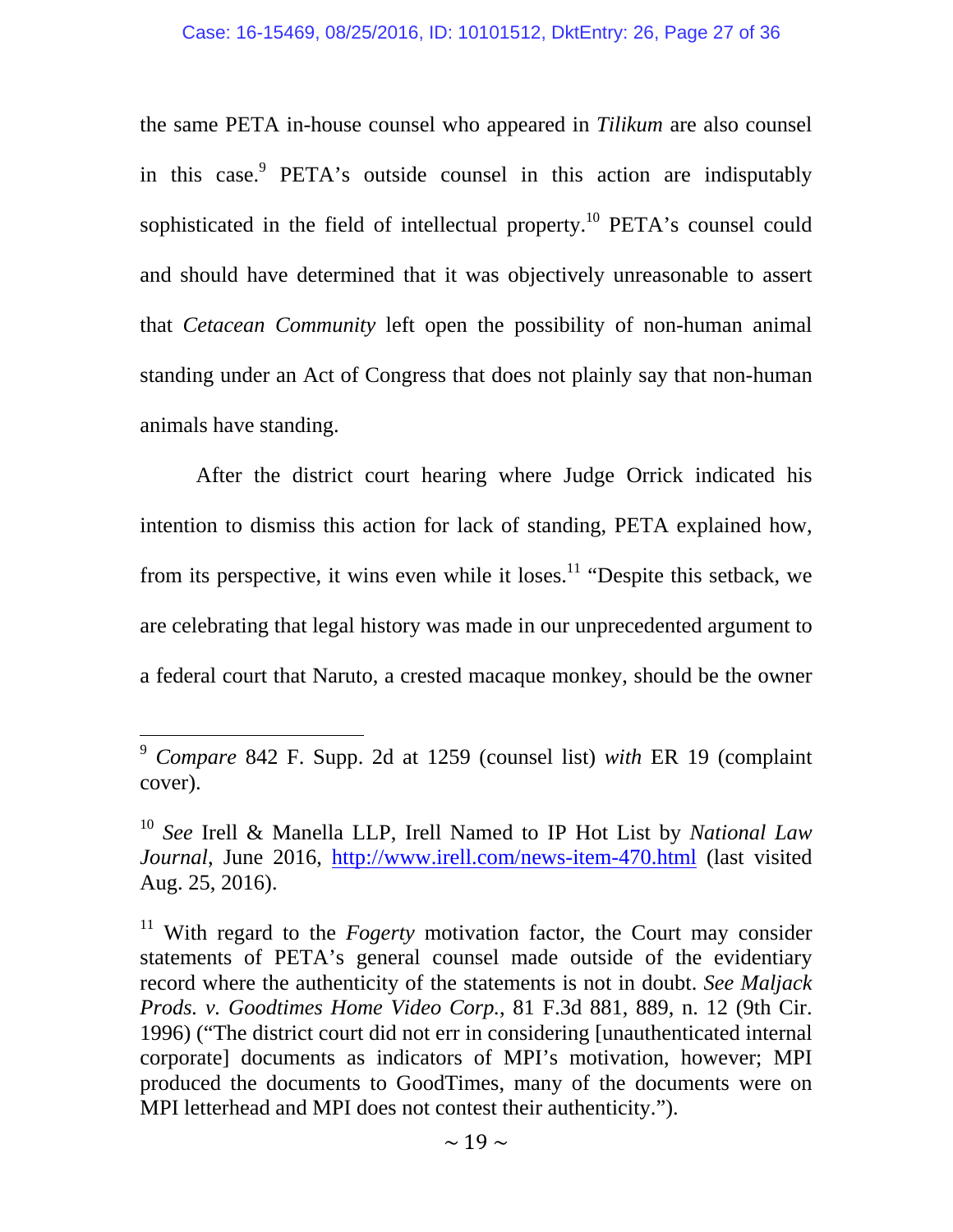of property . . . rather than a mere piece of property himself," said PETA's general counsel.<sup>12</sup> At the bottom of this quoted press release on  $PETA's$ website, readers were invited to click the "Donate Now" button. *Id.*

Similarly, PETA's general counsel recently explained how PETA "won" while losing in *Tilikum*: "[W]e were trying to break barriers when we sued SeaWorld, claiming under the 13th Amendment that five orcas were enslaved. The judge wasn't willing to make that step, but just being in the courtroom arguing that case was a victory."<sup>13</sup>

Asserting objectively unreasonable legal positions for the purpose of making "legal history" indicates an improper motive under *Fogerty*. Such litigation conduct suggests that PETA saw pursuing this surefire loser of a case for copyright infringement as a means to gain publicity and donations. That is inconsistent with the purposes of the Copyright Act*.*

## **4. The Need for Deterrence and Compensation Favors Awarding Slater His Attorney Fees on Appeal.**

<sup>&</sup>lt;sup>12</sup> PETA, UPDATE: 'Monkey Selfie' Case Brings Animal Rights Into Focus, http://www.peta.org/blog/monkey-selfie-case-animal-rights-focus/, Jan. 6, 2016 (last visited Aug. 25, 2016).

<sup>&</sup>lt;sup>13</sup> Wall Street Journal Law Blog, Leading Questions: A Chat with PETA Lawyer Jeff Kerr, June 6, 2016, http://blogs.wsj.com/law/2016/06/06/leading-questions-a-chat-with-petalawyer-jeff-kerr/ (last visited Aug. 25, 2016).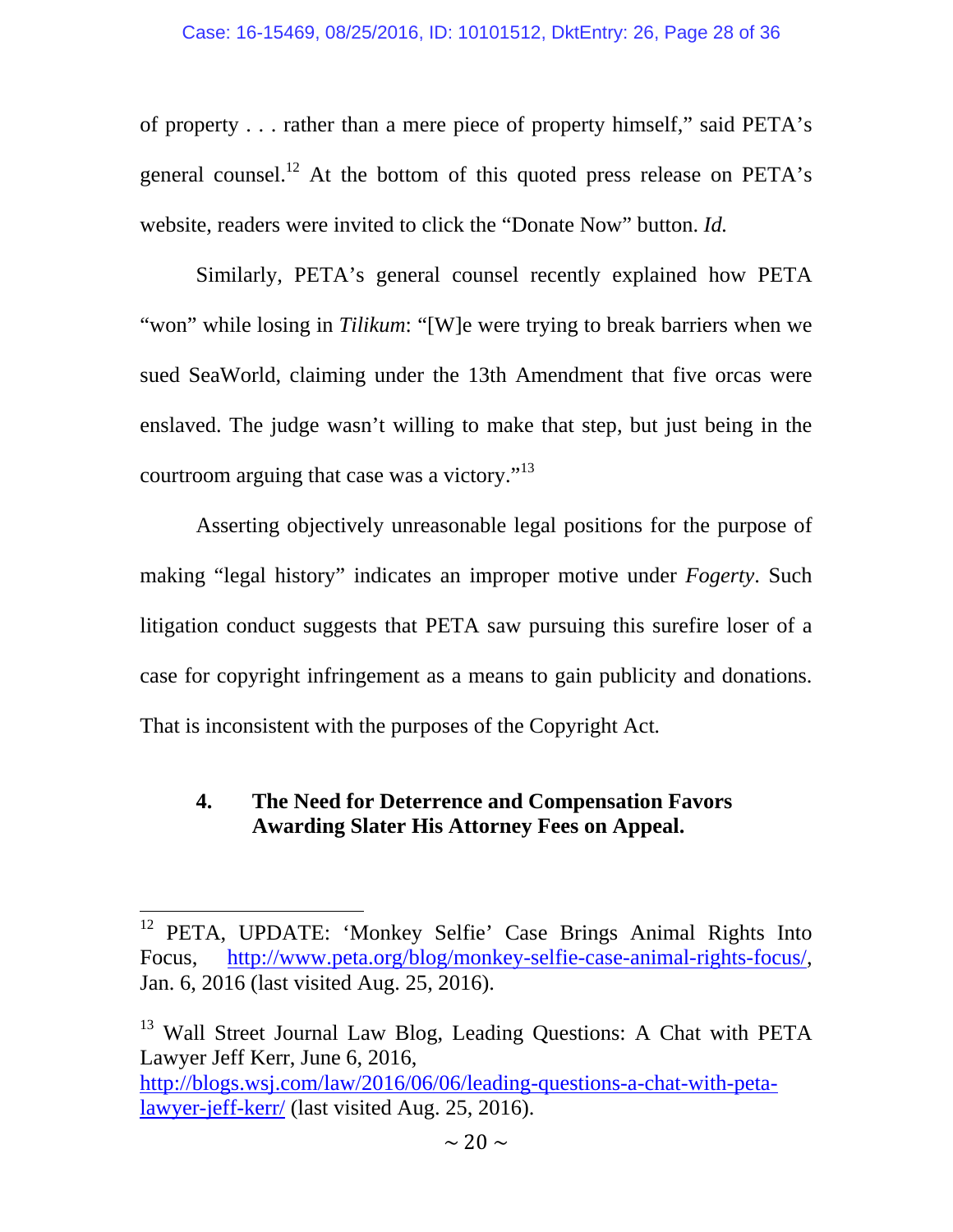Courts should deter copyright plaintiffs from irresponsibly pressing legal positions that clearly conflict with controlling precedent. Doing so is wasteful of the courts' and the parties' resources. *See Bridgeport Music, Inc. v. WB Music Corp.*, 520 F.3d 588, 595 (6th Cir. 2008) ("[I]t was not an abuse of discretion for the district court to award fees and costs against the company in the hope of motivating it to litigate in a more responsible, realistic manner and to deter it from continuing to engage in questionable litigation tactics.").

 Here, it was irresponsible of PETA to contend that *Cetacean Community* does not require dismissal for lack of standing, and to maintain its appeal even after Dr. Engelhardt withdrew from the case. A realistic, responsible approach for PETA would have been to concede from the start that *Cetacean Community* requires dismissal of this case for lack of standing. After a stipulated judgment at the district court, PETA could then have presented its non-human animal standing argument to the active members of this Court in a petition for initial hearing en banc (a proceeding where *Cetacean Community* does not bind the judges). Fed. R. App. P. 35(c). That would have imposed little burden on the district court, this Court or the defendants. No defendant would have even been permitted to file a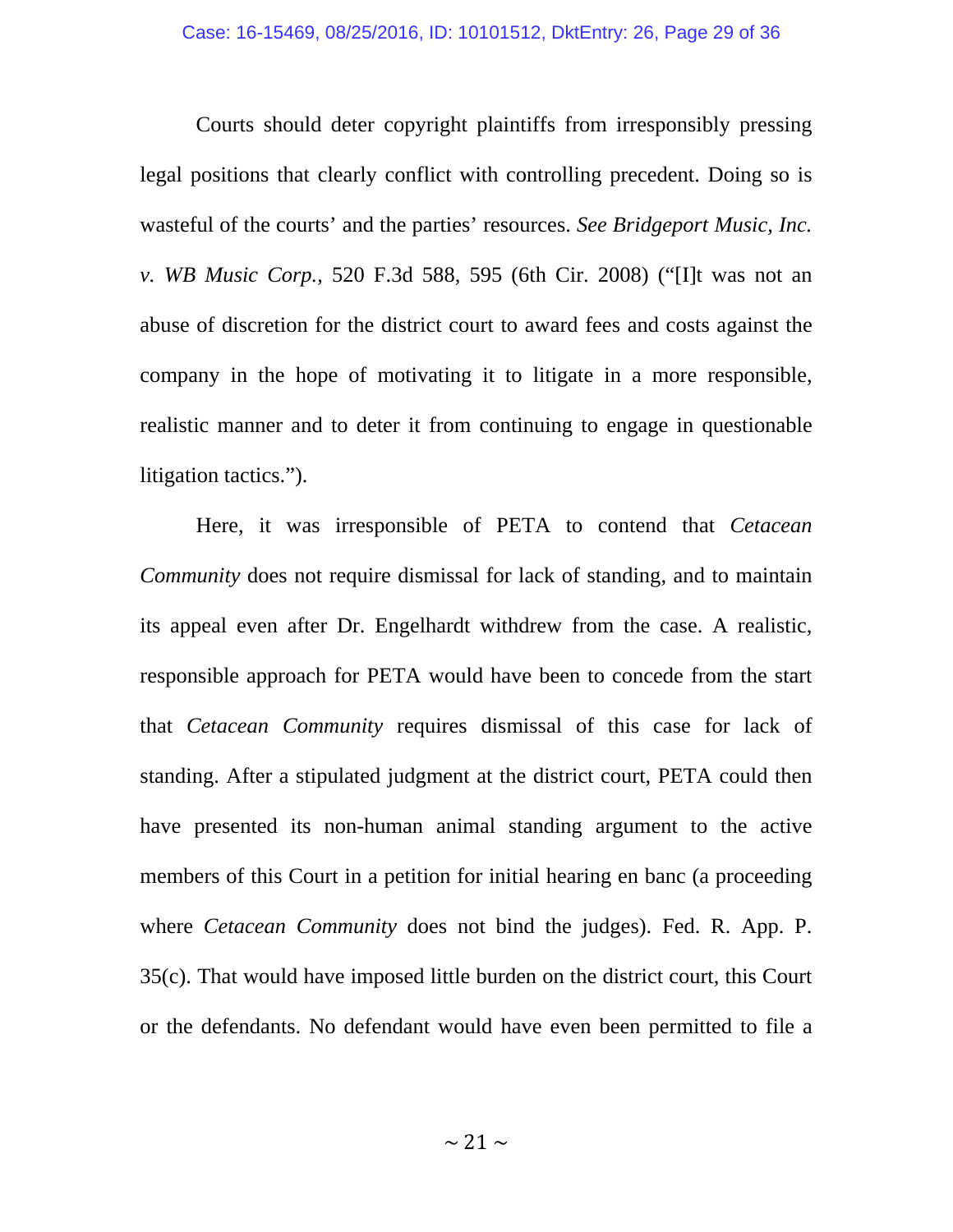response to PETA's petition unless the Court had requested one. Fed. R. App. P. 35(e).

 A group of then-current and retired Article III judges modeled the responsible way to challenge controlling precedent when they sued for recovery of back pay. *Beer v. United States*, 361 Fed. Appx. 150 (Fed. Cir.  $2010$ .<sup>14</sup> At the Court of Federal Claims, the judges conceded that binding Federal Circuit precedent required dismissal of their action. *Id.* at 151. At the Federal Circuit, the judges filed a petition for initial hearing en banc, directly challenging the binding precedent. *Id.* Should that petition be denied, the judges acknowledged, affirmance of the dismissal would be required. *Id.* at 151-52. After an appellate journey that included a trip to the Supreme Court, the judges prevailed. 696 F.3d 1174 (Fed. Cir. 2012). Throughout the litigation, the judges were careful never to waste judicial or governmental resources by pressing a legal position that was clearly untenable under the controlling precedent they were challenging.

Giving PETA's appeal a most generous interpretation, it is at best an attempt to overturn or at least limit the reach of the categorical holding in *Cetacean Community*. Fair enough – that is something for the Court to

<sup>14</sup> *See* Andrew Dhuey, The Great Haste and Less Milling of *Beer v. United States*, Patently-O (Aug. 12, 2010),

http://patentlyo.com/patent/2010/08/guest-post-the-great-haste-and-lessmilling-of-beer-v-united-states.html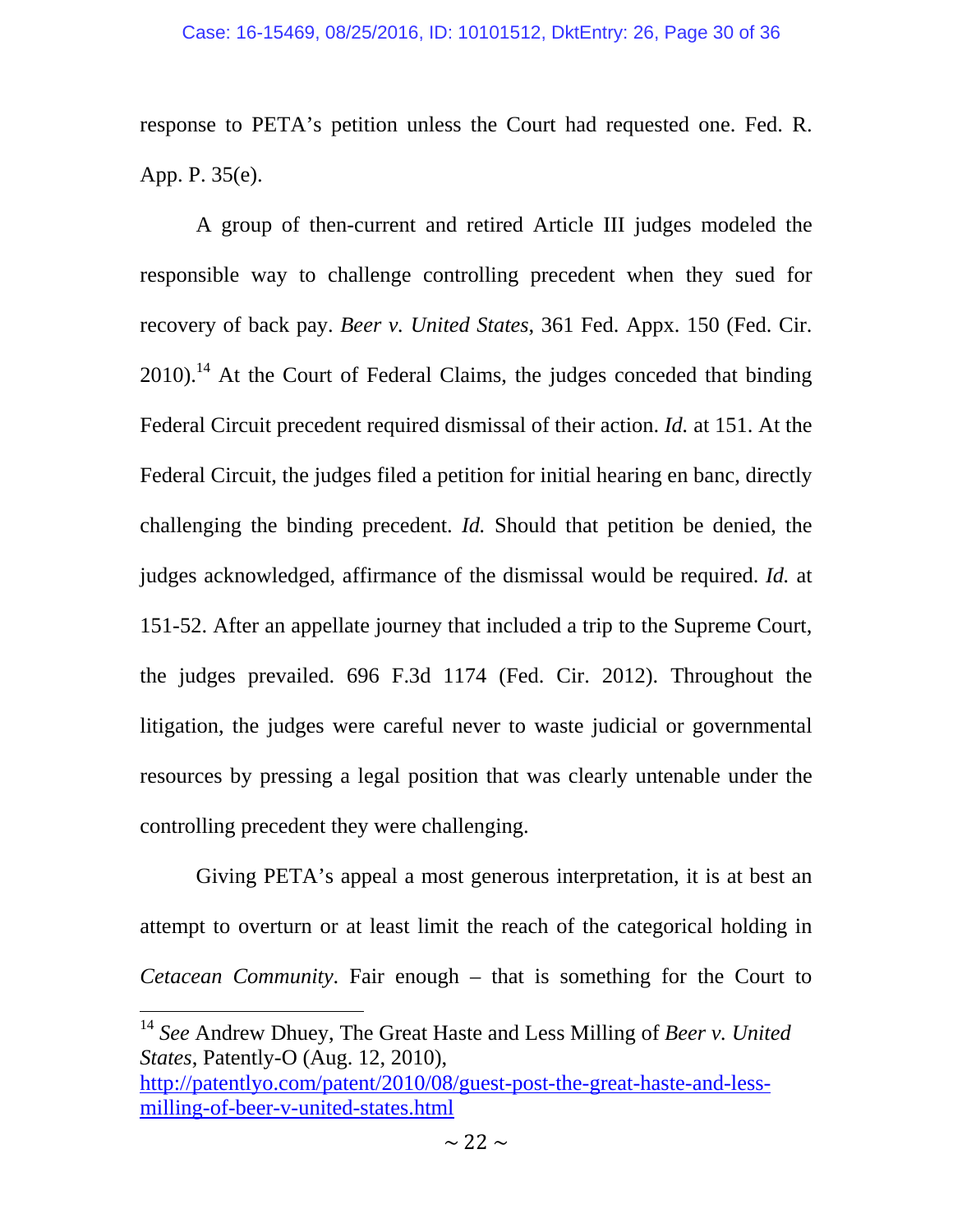consider upon the filing of an en banc petition. But even with this generous interpretation, it was and is unfair for PETA to force the district court, a three-judge panel of this Court and the defendants to address legal positions that are unreasonable under controlling Ninth Circuit authority. Awarding Slater his fees on appeal would fairly compensate him for the enduring what PETA unnecessarily forced him to endure. It would also deter PETA and similarly-situated parties from engaging in irresponsible litigation conduct in other cases.

## **5. PETA Is Not an Impecunious Litigant.**

An attorney fees award against PETA would not have a "chilling effect . . . or impose an inequitable burden on an impecunious plaintiff." *Ets-Hokin*, 323 F.3d at 766 (citation omitted). PETA alleged in the complaint that it "has the financial and operational resources and the professional expertise to administer and protect Naruto's copyright in the Monkey Selfies." ER 23. Indeed, PETA reports its considerable financial resources on its website: "Total [2015] Revenues \$44,923,150. . . . Net Assets End of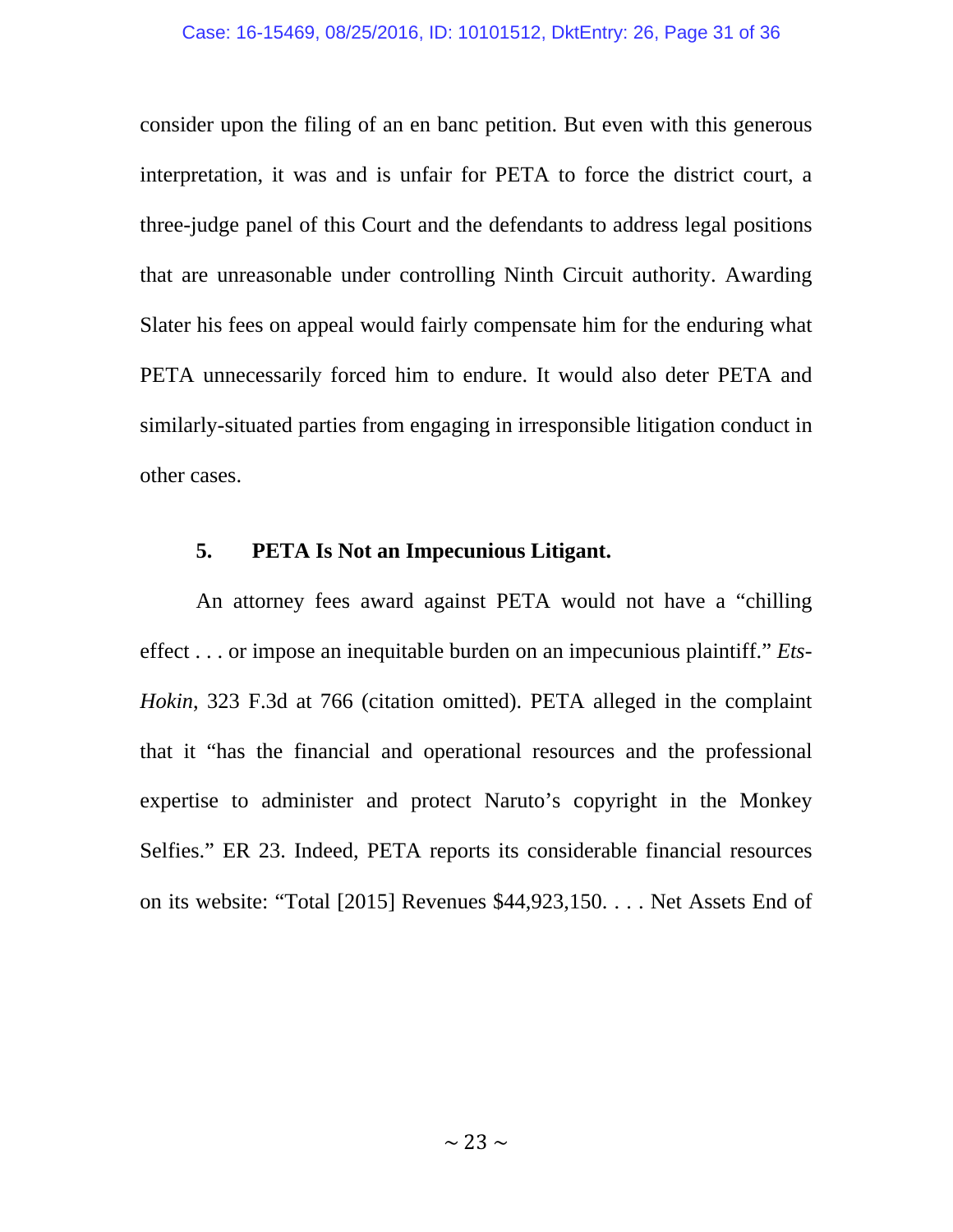[2015]  $$16,482,262$ ".<sup>15</sup> PETA could easily afford to satisfy an attorney fees award in this case.

## **D. Attorney Fees under Section 505 May Be Awarded Against "Next Friend" Litigants.**

PETA's status as a purported "next friend" of Naturo, rather than as a named plaintiff, has no bearing on whether it should bear liability for Slater's attorney fees. Courts have taxed costs against "next friends" of losing party plaintiffs, despite contentions that their representational status should insulate them from liability.<sup>16</sup> Likewise, courts have imposed and

<sup>15</sup> <sup>15</sup> PETA, Financial Reports, 2015 Financial Statement, http://www.peta.org/about-peta/learn-about-peta/financial-report/ (last visited Aug. 25, 2016); s*ee O'Toole v. Northrop Grumman Corp.*, 499 F.3d 1218, 1224-25 (10th Cir. 2007) (abuse of discretion for district court not to take judicial notice of financial data on defendant's website, the accuracy of which defendant did not dispute).

<sup>16</sup> *Cypress-Fairbanks Indep. Sch. Dist. v. Michael F.*, 118 F.3d 245, 256 (5th Cir. 1997); *Petri v. Kestrel Oil & Gas Props., L.P.*, 2013 U.S. Dist. LEXIS 8695 at \*18-22 (S.D. Tex. 2013) ("Here Petri has not cited any authority for not following the law regarding taxing costs against the losing party because it was a 'next friend' nor precedent within this Circuit for equitable exceptions.").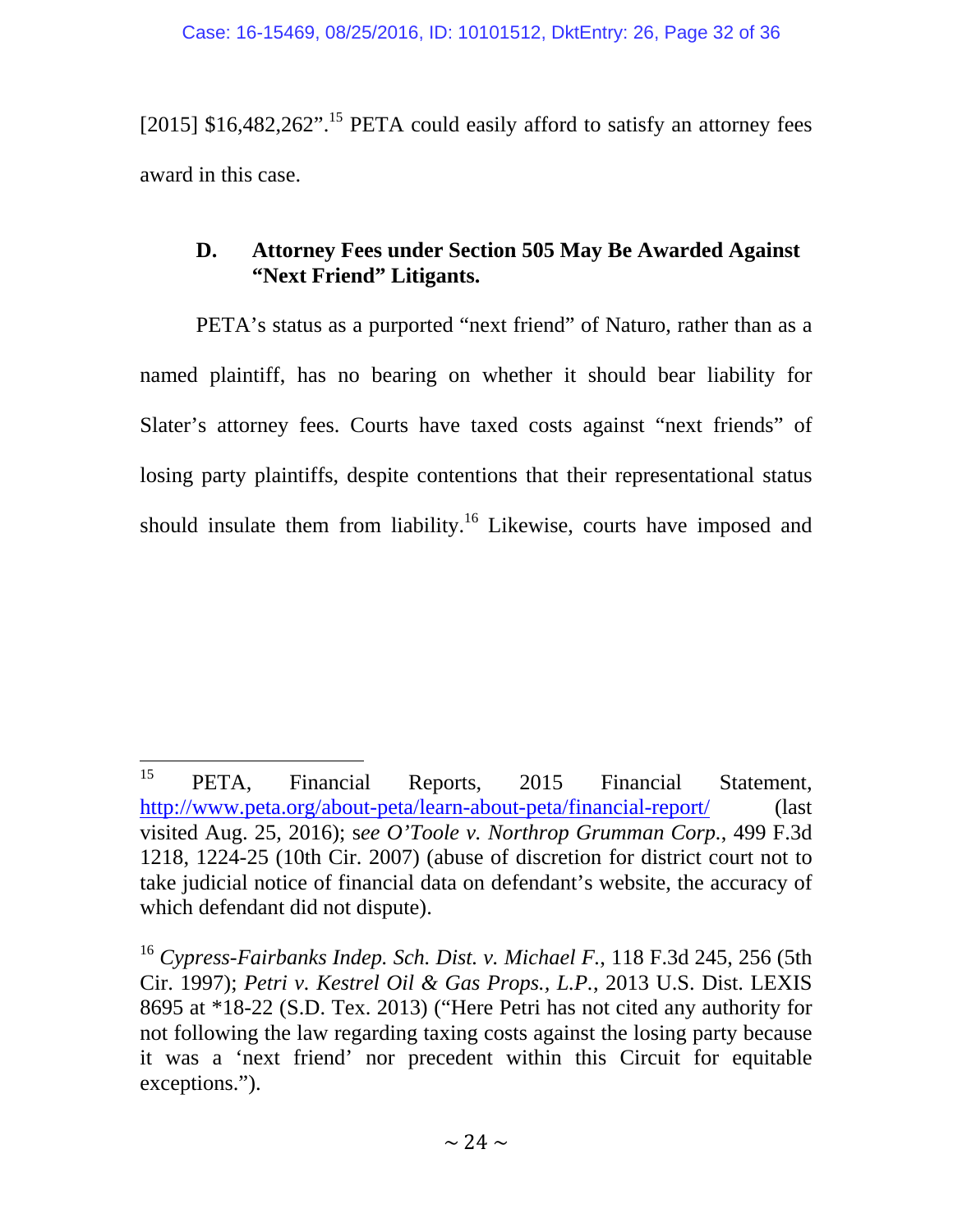#### Case: 16-15469, 08/25/2016, ID: 10101512, DktEntry: 26, Page 33 of 36

threatened attorney fees sanctions against "next friends" under Federal Rule of Civil Procedure 11.<sup>17</sup>

Slater is unaware of any case where a court considered whether to award attorney fees against a "next friend" pursuant to a fee-shifting statute. Perhaps this is because the typical case in which a "next friend" appears is on behalf of a relative who is the named plaintiff in a civil rights action. The fee-shifting statute in federal civil rights cases "allows a defendant to recover reasonable attorney's fees incurred because of, but only because of, a frivolous claim." *Fox v. Vice*, 563 U.S. 826, 836 (2011). Given that other rules provide attorney fee sanctions against litigants who prosecute frivolous claims, there will seldom be reason for federal courts to consider awarding fees under a fee-shifting statute against a "next friend" litigant.

Still, this is the exceptional case (in so many ways). It would greatly frustrate the purposes of the Copyright Act if putative "next friends" could shield themselves from liability under Section 505 simply because they are not the named plaintiff. There could be cases such as this one where all of the applicable factors favor awarding fees to the prevailing party. What cold

<sup>17</sup> *Moody v. Smith (In re Moody)*, 105 B.R. 368, 372 (Bankr. S.D. Tex. 1989) ("The violations by Ms. Youngs discussed above are not overcome by her argument that she is the 'next friend' of the Debtor."); *Brittain v. Superior Court of Napa County*, 1993 U.S. Dist. LEXIS 8861 at \*18-19 (N.D. Cal. 1993).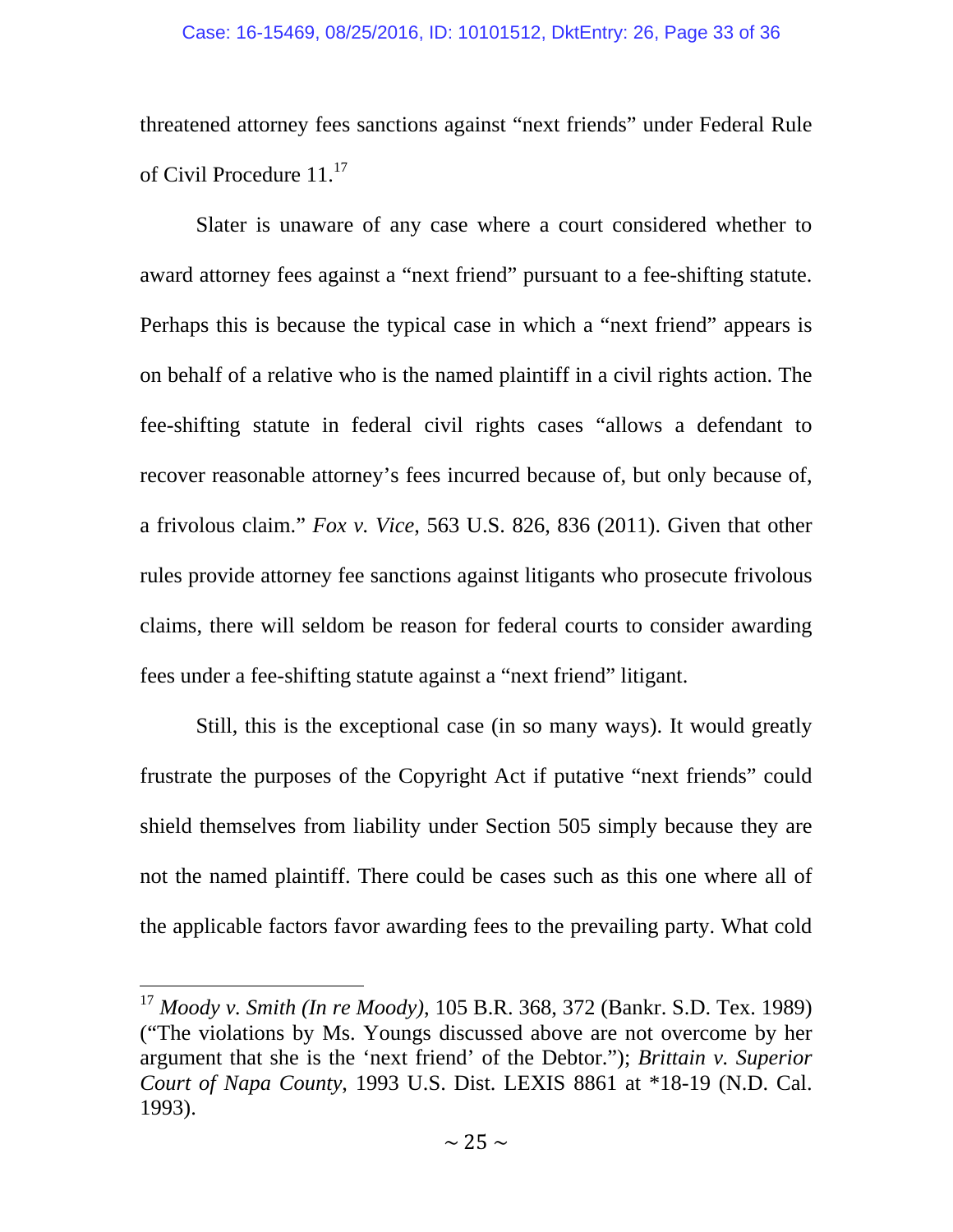comfort it would be for a prevailing defendant to win a fee award that is enforceable against a judgment-proof named plaintiff, but not the party solely responsible for filing and prosecuting the action. Nothing in Section 505 suggests that Congress meant to permit that unjust result.

## **CONCLUSION**

The Court should affirm the judgment of dismissal for lack of statutory standing. The Court should also award Slater his attorney fees on appeal against PETA, the amount thereof to be determined by the district court on remand.

Respectfully submitted,

/s/ ANDREW J. DHUEY Attorney for Defendants-Appellees, DAVID JOHN SLATER and WILDLIFE PERSONALITIES, LTD.

## **STATEMENT OF RELATED CASES**

Slater is unaware of any related cases.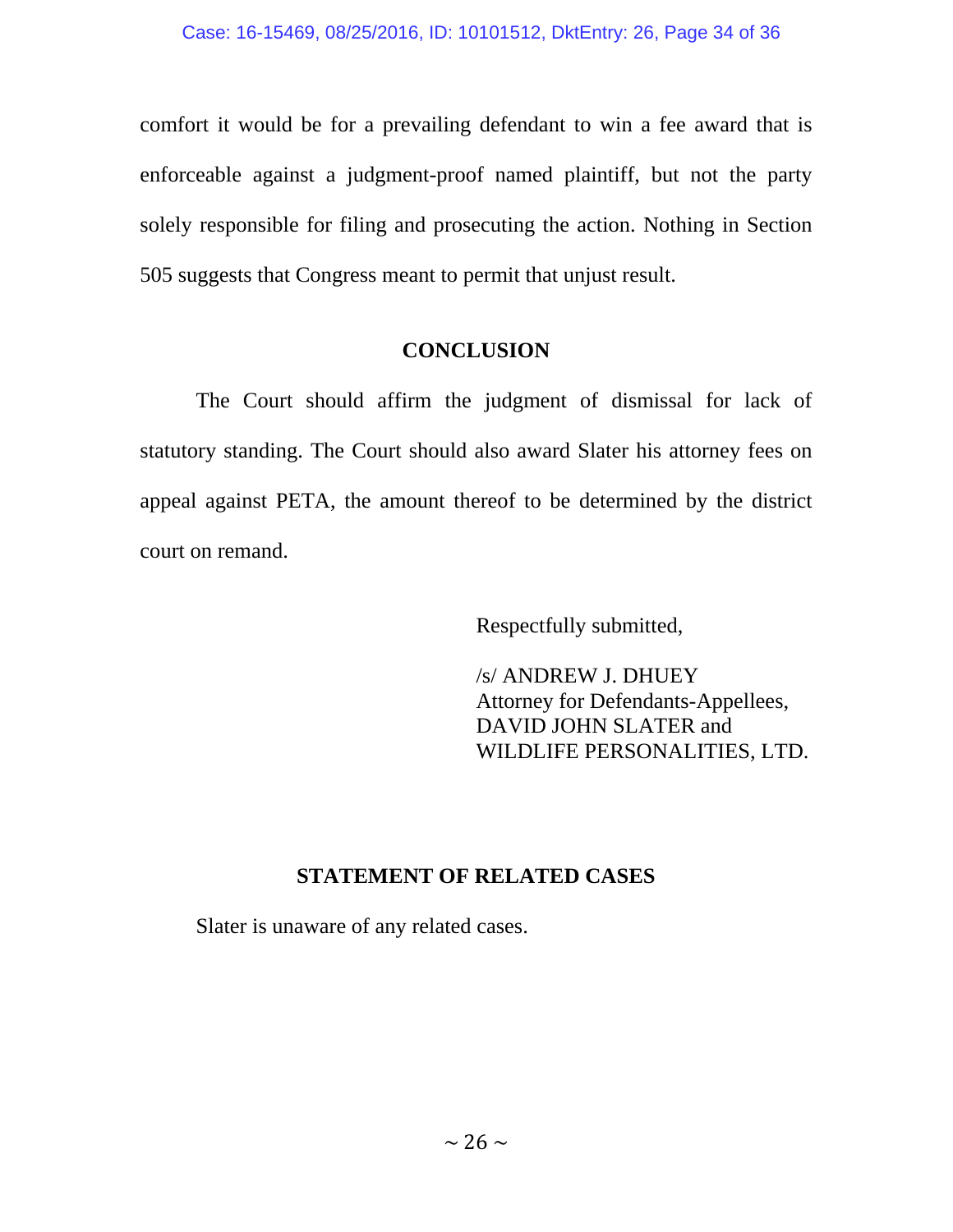#### **Certificate of Compliance With Type-Volume Limitation,** Form 6. **Typeface Requirements, and Type Style Requirements**

- This brief complies with the type-volume limitation of Fed. R. App. P.  $32(a)(7)(B)$ 1. because:
	- $\overline{X}$  this brief contains  $\frac{5,541}{\overline{X}}$ by Fed. R. App. P.  $32(a)(7)(B)(iii)$ , or
	- $\Box$  this brief uses a monospaced typeface and contains lines of text, excluding the parts of the brief exempted by Fed. R. App. P.  $32(a)(7)(B)(iii)$ .
- 2. This brief complies with the type face requirements of Fed. R. App. P.  $32(a)(5)$ and the type style requirements of Fed. R. App. P.  $32(a)(6)$  because:
	- $\chi$  this brief has been prepared in a proportionally spaced typeface using (state name and version of word processing program) Microsoft Word 2010 (state font size and name of type style) 14-point Times New Roman, or
	- $\Box$  this brief has been prepared in a monospaced spaced typeface using *(state name*) and version of word processing program) with (state number of characters per inch and name of type style)

Signature  $\int$  /s/ Andrew J. Dhuey

| Attorney for   Defendants-Appellees David John Slater and WLP, Ltd. |  |
|---------------------------------------------------------------------|--|
|                                                                     |  |

25 August 2016 Date |